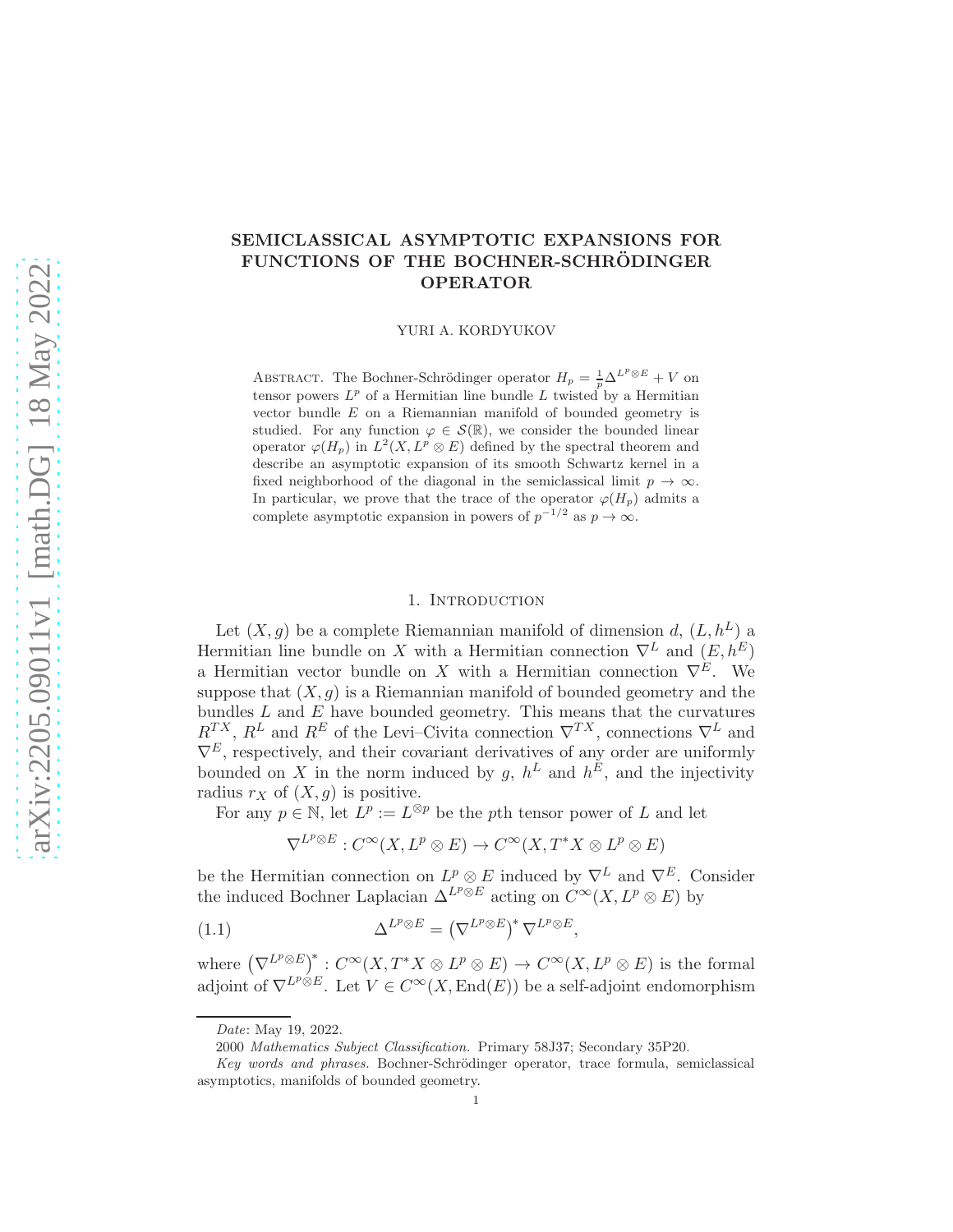of E. The Bochner-Schrödinger operator  $H_p$  is a second order differential operator acting on  $C^{\infty}(X, L^p \otimes E)$  by

$$
H_p = \frac{1}{p} \Delta^{L^p \otimes E} + V.
$$

Such operators have been introduced and studied by Demailly in connection with the holomorphic Morse inequalities for the Dolbeault cohomology associated with high tensor powers of a holomorphic Hermitian line bundle over a compact complex manifold [\[9\]](#page-21-0) (see also [\[1,](#page-21-1) [10,](#page-21-2) [19\]](#page-22-0) and references therein). We will treat the parameter  $\hbar = \frac{1}{n}$  $\frac{1}{p}$  as the semiclassical parameter and the limit  $p \to \infty$  as the semiclassical limit, as well known, for instance, in geometric quantization. When the Hermitian line bundle  $(L, h^L)$  is trivial and  $(E, h^E)$  is the trivial Hermitian line bundle with the trivial connection  $\nabla^E$ , the operator  $H_p$  is closely related with the semiclassical magnetic Schrödinger operator (see, for instance, [\[16,](#page-22-1) Remark 2]).

Since  $(X, g)$  is complete, the operator  $H_p$  is essentially self-adjoint in the Hilbert space  $L^2(X, L^p \otimes E)$  with initial domain  $C_c^{\infty}(X, L^p \otimes E)$ , see [\[18,](#page-22-2) Theorem 2.4]. We still denote by  $H_p$  its unique self-adjoint extension. In [\[16\]](#page-22-1). a rough asymptotic description of its spectrum in the semiclassical limit is given (see also [\[7,](#page-21-3) [11\]](#page-21-4) for the case of compact manifolds). For any function  $\varphi \in \mathcal{S}(\mathbb{R})$ , one can define by the spectral theorem a bounded linear operator  $\varphi(H_p)$  in  $L^2(X, L^p \otimes E)$  with smooth Schwartz kernel. Let  $K_{\varphi(H_p)} \in C^{\infty}(X \times$  $X, \pi_1^*(L^p \otimes E) \otimes \pi_2^*(L^p \otimes E)^*)$  be the Schwartz kernel of the operator  $\varphi(H_p)$ with respect to the Riemannian volume form  $dv_X$ . (Here  $\pi_1, \pi_2 : X \times X \to X$ are the natural projections.) Using the finite propagation speed property of solutions of hyperbolic equations, one can show that for any  $\varepsilon > 0$  and  $k = 0, 1, 2, \ldots,$ 

$$
\left|K_{\varphi(H_p)}(x, x')\right|_{C^k} = \mathcal{O}(p^{-\infty}), \quad d(x, x') > \varepsilon.
$$

Here  $d(x, x')$  is the geodesic distance and  $|K_{\varphi(H_p)}(x, x')|_{C^k}$  denotes the pointwise  $C^k$ -seminorm of the section  $K_{\varphi(H_p)}$  at a point  $(x, x') \in X \times X$ , which is the sum of the norms induced by  $h^L, h^E$  and  $g^{TX}$  of the derivatives up to order k of  $K_{\varphi(H_p)}$  with respect to the connection  $\nabla^{L^p \otimes E}$  and the Levi-Civita connection  $\nabla^{TX}$  evaluated at  $(x, x')$ .

In this paper, we prove a complete asymptotic expansion for  $K_{\varphi(H_p)}$  as  $p \to \infty$  in a fixed neighborhood of the diagonal (independent of p). Such kind of expansion is called the full off-diagonal expansion following Ma-Marinescu's book [\[19,](#page-22-0) Chapter 4].

First, we introduce normal coordinates near an arbitrary point  $x_0 \in X$ . We denote by  $B^{X}(x_0, r)$  and  $B^{T_{x_0}X}(0, r)$  the open balls in X and  $T_{x_0}X$ with center  $x_0$  and radius r, respectively. We identify  $B^{T_{x_0}X}(0, r_X)$  with  $B^{X}(x_0, r_X)$  via the exponential map  $\exp_{x_0}^{X}: T_{x_0}X \to X$ . Furthermore, we choose trivializations of the bundles L and E over  $B^{X}(x_0, r_X)$ , identifying their fibers  $L_Z$  and  $E_Z$  at  $Z \in B^{T_{x_0}X}(0,r_X) \cong B^{X}(x_0,r_X)$  with the spaces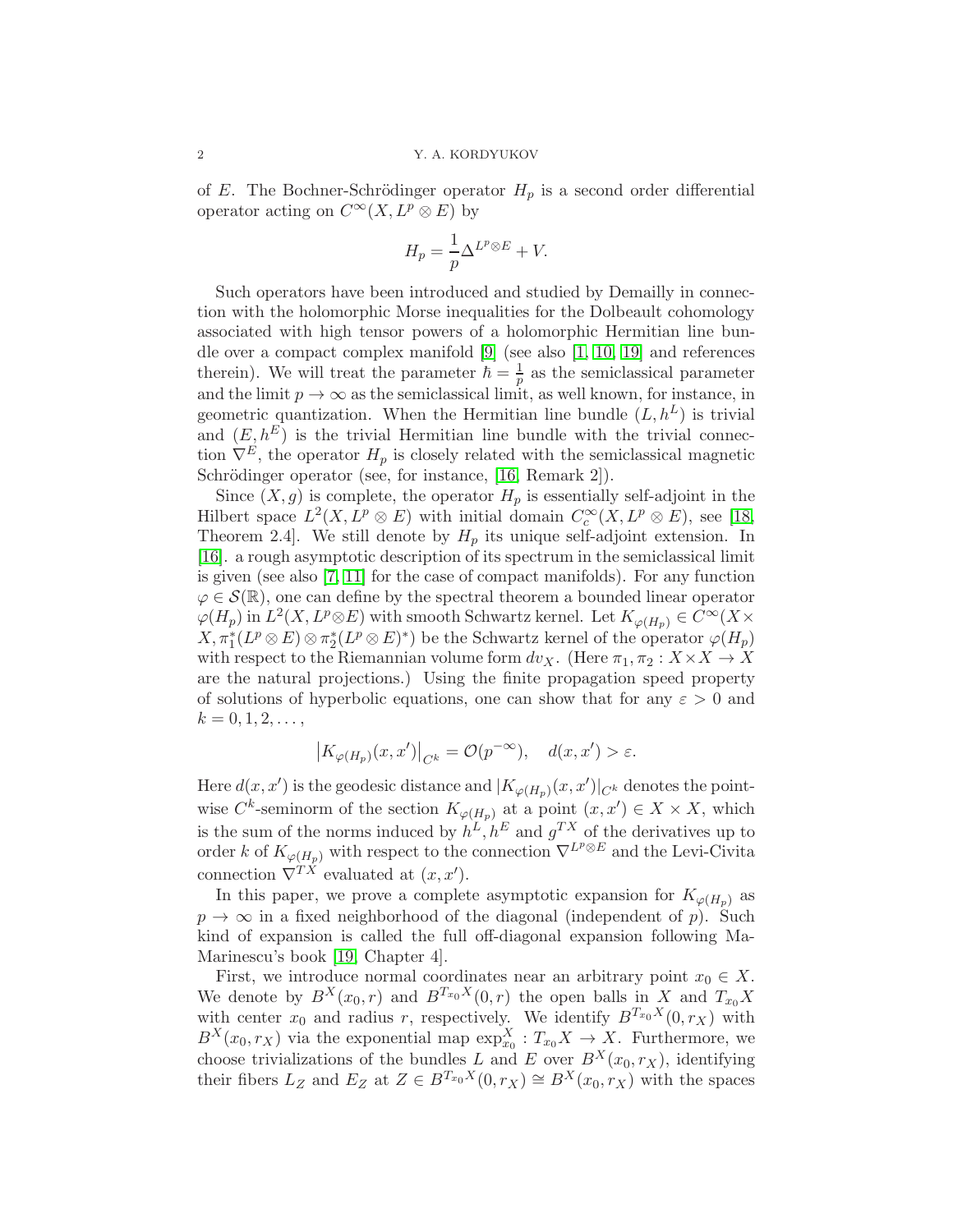$L_{x_0}$  and  $E_{x_0}$  by parallel transport with respect to the connections  $\nabla^L$  and  $\nabla^E$  along the curve  $\gamma_Z : [0,1] \ni u \to \exp_{x_0}^X (uZ)$ .

Consider the fiberwise product  $TX \times_X TX = \{(Z, Z') \in T_{x_0} X \times T_{x_0} X$ :  $x_0 \in X$ . Let  $\pi : TX \times_X TX \to X$  be the natural projection given by  $\pi(Z, Z') = x_0$ . The kernel  $K_{\varphi(H_p)}$  induces a smooth section  $K_{\varphi(H_p), x_0}(Z, Z')$ of the vector bundle  $\pi^*(\text{End}(E))$  on  $TX \times_X TX$  defined for all  $x_0 \in X$  and  $Z, Z' \in T_{x_0} X$  with  $|Z|, |Z'| < r_X$ :

$$
K_{\varphi(H_p),x_0}(Z,Z') = K_{\varphi(H_p)}(\exp_{x_0}^X(Z), \exp_{x_0}^X(Z')).
$$

Let  $dv_{X,x_0}$  denote the Riemannian volume form of the Euclidean space  $(T_{x_0}X, g_{x_0})$ . We define a smooth function  $\kappa_{x_0}$  on  $B^{T_{x_0}X}(0, r_X) \cong B^{X}(x_0, r_X)$ by the equation

(1.2) 
$$
dv_X(Z) = \kappa_{x_0}(Z) dv_{X,x_0}(Z), \quad Z \in B^{T_{x_0}X}(0,r_X).
$$

<span id="page-2-3"></span>The main result of the paper is the following theorem.

<span id="page-2-2"></span>**Theorem 1.1.** For any  $j, m, m' \in \mathbb{N}$ , there exists  $M \in \mathbb{N}$  such that, for any  $N \in \mathbb{N}$ , there exists  $C > 0$  such that for any  $p \geq 1$ ,  $x_0 \in X$  and  $Z, Z' \in T_{x_0} X, |Z|, |Z'| < r_X,$ 

<span id="page-2-1"></span>
$$
(1.3) \sup_{|\alpha|+|\alpha'| \le m} \left| \frac{\partial^{|\alpha|+|\alpha'|}}{\partial Z^{\alpha} \partial Z'^{\alpha'}} \left( p^{-\frac{d}{2}} K_{\varphi(H_p),x_0}(Z, Z') \right) \right|
$$
  

$$
- \sum_{r=0}^{j} F_{r,x_0} (\sqrt{p} Z, \sqrt{p} Z') \kappa_{x_0}^{-\frac{1}{2}} (Z) \kappa_{x_0}^{-\frac{1}{2}} (Z') p^{-\frac{r}{2}} \right) \Big|_{C_b^{m'}(X)}
$$
  

$$
\le C p^{-\frac{j-m+1}{2}} (1 + \sqrt{p}|Z| + \sqrt{p}|Z'|)^M (1 + \sqrt{p}|Z - Z'|)^{-N} + \mathcal{O}(p^{-\infty}),
$$

where  $F_{r,x_0}(Z,Z')$ ,  $r=0,1,\ldots$ , is a smooth section of the vector bundle  $\pi^*(\text{End}(E))$  on  $TX \times_X TX$ .

Here  $C_b^{m'}(X)$  is the  $C_b^{m'}$ -norm for the parameter  $x_0 \in X$ . Putting  $Z = Z' = 0$ , we get on-diagonal expanion for  $K_{\varphi(H_p)}$ .

<span id="page-2-0"></span>Corollary 1.2. For any  $j \in \mathbb{N}$ , there exists  $C > 0$  such that for any  $p \ge 1$ and  $x_0 \in X$ ,

$$
\left| p^{-\frac{d}{2}} K_{\varphi(H_p)}(x_0, x_0) - \sum_{r=0}^j f_r(x_0) p^{-\frac{r}{2}} \right| \le C p^{-\frac{j+1}{2}},
$$

where  $f_r$ ,  $r = 0, 1, \ldots$ , is a smooth section of the vector bundle  $\text{End}(E)$  on X given by

$$
f_r(x_0) = F_{r,x_0}(0,0).
$$

As an immediate consequence of Corollary [1.2,](#page-2-0) we get the following semiclassical trace formula for the operator  $H_p$  in the case when X is compact.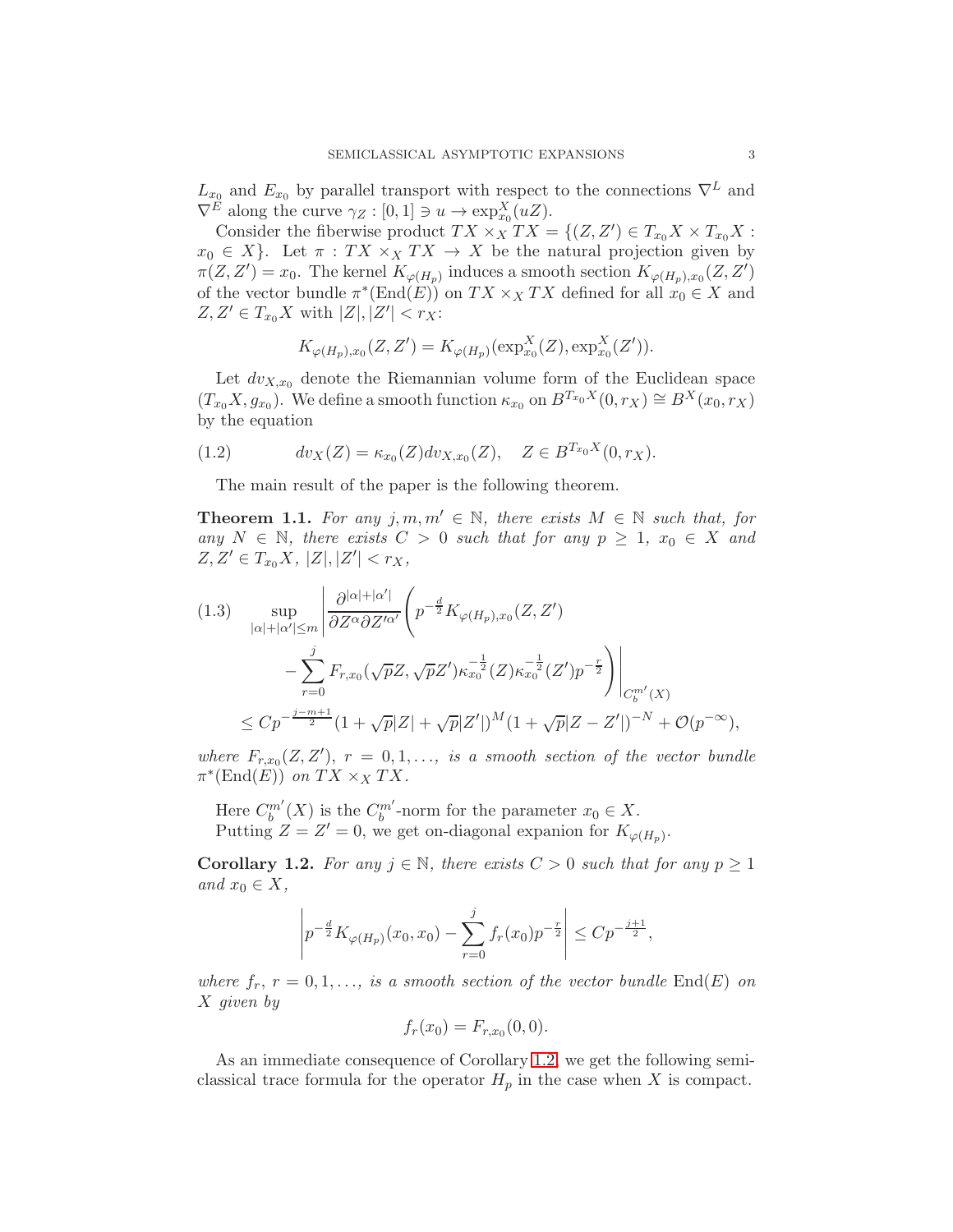**Corollary 1.3.** There exists a sequence of distributions  $f_r \in \mathcal{D}'(\mathbb{R}), r =$  $0, 1, \ldots$ , such that for any  $\varphi \in C_c^{\infty}(\mathbb{R})$ , we have an asymptotic expansion

(1.4) 
$$
\operatorname{tr}\varphi(H_p)\sim p^{\frac{d}{2}}\sum_{r=0}^j \langle f_r,\varphi\rangle p^{-\frac{r}{2}}, \quad p\to\infty,
$$

which means that for any  $j \in \mathbb{N}$  there exists  $C > 0$  such that

<span id="page-3-0"></span>
$$
\left| p^{-\frac{d}{2}} \operatorname{tr} \varphi(H_p) - \sum_{r=0}^j \langle f_r, \varphi \rangle p^{-\frac{r}{2}} \right| \le C p^{-\frac{j+1}{2}}, \quad p \in \mathbb{N}.
$$

Explicit formulas for the leading coefficients  $F_{0,x_0}$  and  $f_0$  involve particular second order differential operators (the model operators) associated with an arbitrary point  $x_0 \in X$ , introduced already by Demailly [\[9,](#page-21-0) [10\]](#page-21-2). They are obtained from  $H_p$  by freezing its coefficients at  $x_0$ .

Let  $x_0 \in X$ . Consider the trivial Hermitian vector bundle  $E_0$  over  $T_{x_0}X$ with the fiber  $E_{x_0}$ . We introduce the connection

<span id="page-3-1"></span>
$$
(1.5) \t\nabla_v^{(x_0)} = \nabla_v + \frac{1}{2} R_{x_0}^L(w, v), \t v \in T_w(T_{x_0}X), \t w \in T_{x_0}X,
$$

acting on  $C^{\infty}(T_{x_0}X, E_0) \cong C^{\infty}(T_{x_0}X, E_{x_0})$ , where  $\nabla_v$  denotes the usual derivative of a vector-valued function along v and  $R^L = (\nabla^L)^2$  is the curvature of the connection  $\nabla^L$ . Its curvature is constant and equals  $R_{x_0}^L$ . Denote by  $\Delta^{(x_0)}$  the associated Bochner Laplacian.

<span id="page-3-2"></span>The model operator  $\mathcal{H}^{(x_0)}$  on  $C^{\infty}(T_{x_0}X, E_{x_0})$  is defined as

(1.6) 
$$
\mathcal{H}^{(x_0)} = \Delta^{(x_0)} + V(x_0).
$$

<span id="page-3-3"></span>**Theorem 1.4.** The leading coefficient  $F_{0,x_0}$  in the asymptotic expansion [\(1.3\)](#page-2-1) is the Schwartz kernel  $K_{\varphi(\mathcal{H}^{(x_0)})}$  of the corresponding function  $\varphi(\mathcal{H}^{(x_0)})$ of the model operator  $\mathcal{H}^{(x_0)}$ :

(1.7) 
$$
F_{0,x_0}(Z,Z') = K_{\varphi(\mathcal{H}^{(x_0)})}(Z,Z').
$$

as a consequence, we get

(1.8) 
$$
f_0(x_0) = K_{\varphi(\mathcal{H}^{(x_0)})}(0,0).
$$

One can compute the Schwartz kernel  $K_{\varphi(\mathcal{H}^{(x_0)})}$  and get a more explicit formula for  $f_0(x_0)$ . Consider the real-valued closed 2-form **B** given by

$$
\mathbf{B} = iR^L.
$$

For  $x_0 \in X$ , let  $B_{x_0}: T_{x_0}X \to T_{x_0}X$  be a skew-adjoint operator such that

<span id="page-3-4"></span>
$$
\mathbf{B}_{x_0}(u,v) = g(B_{x_0}u,v), \quad u,v \in T_{x_0}X.
$$

Suppose that the rank of  $B_{x_0}$  equals  $2n = 2n_{x_0}$ . Its non-zero eigenvalues have the form  $\pm ia_j(x_0), j = 1, \ldots, n$ , with  $a_j(x_0) > 0$  and, if  $d > 2n$ , zero is an eigenvalue of multiplicity  $d - 2n$ . Denote by  $V_\mu(x_0), \mu = 1, \ldots, \text{rank}(E)$ , the eigenvalues of  $V(x_0)$ .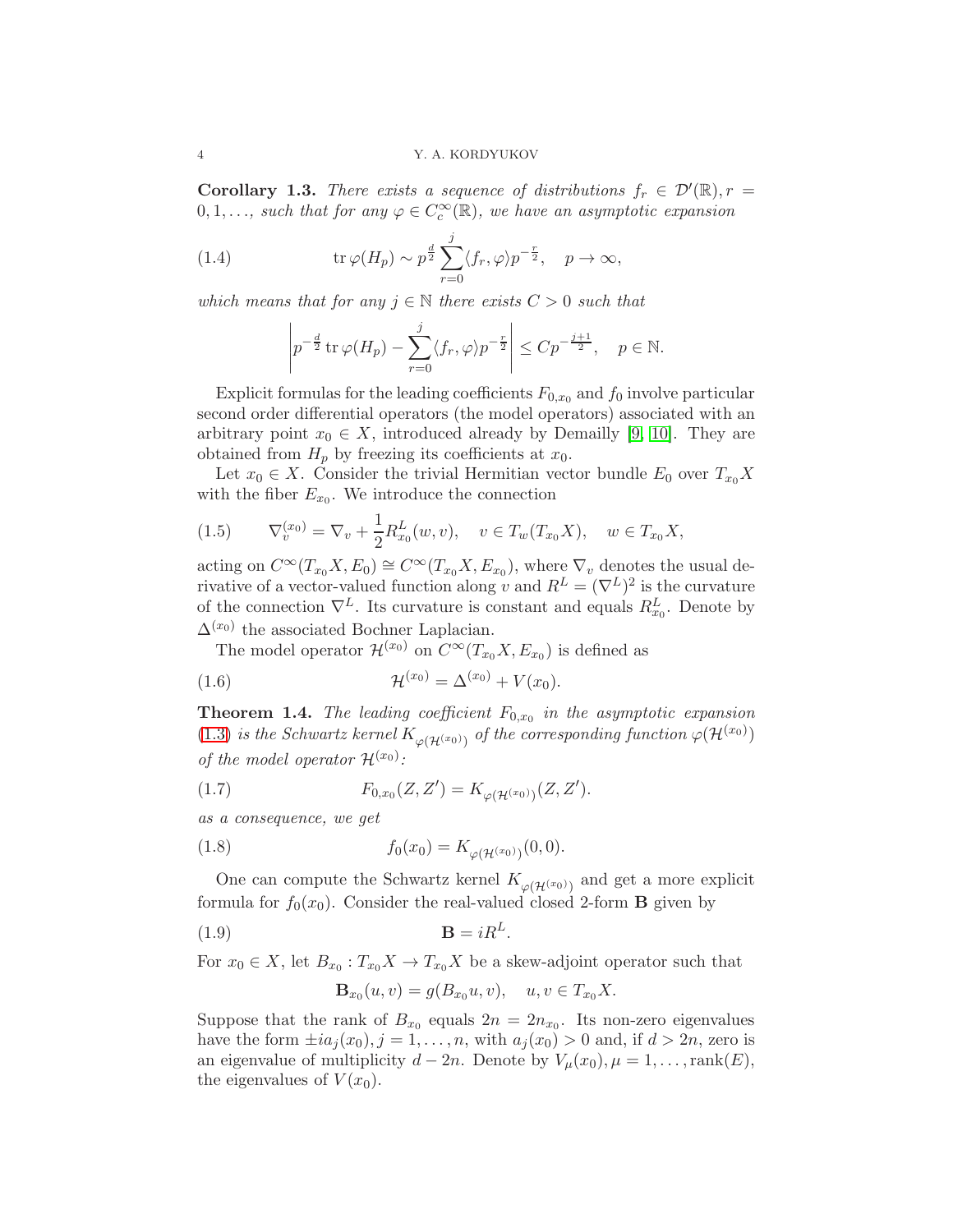For  $\mathbf{k} \in \mathbb{Z}_+^n$  and  $\mu = 1, \ldots, \text{rank}(E)$ , set

(1.10) 
$$
\Lambda_{\mathbf{k},\mu}(x_0) = \sum_{j=1}^n (2k_j + 1)a_j(x_0) + V_\mu(x_0).
$$

Then, in the full-rank case  $d = 2n$ , we have

<span id="page-4-0"></span>(1.11) 
$$
f_0(x_0) = \frac{1}{(2\pi)^n} \left( \prod_{j=1}^n a_j(x_0) \right) \sum_{\mathbf{k},\mu} \varphi(\Lambda_{\mathbf{k},\mu}(x_0)),
$$

and, for  $d > 2n$ ,

<span id="page-4-1"></span>
$$
(1.12) \t f_0(x_0) = \frac{1}{(2\pi)^{d-n}} \left( \prod_{j=1}^n a_j(x_0) \right) \sum_{\mathbf{k},\mu} \int_{\mathbb{R}^{d-2n}} \varphi(|\xi|^2 + \Lambda_{\mathbf{k},\mu}(x_0)) d\xi.
$$

We refer the reader to Section [7](#page-17-0) for a description of the structure of the lower order coefficients (see [\(7.13\)](#page-21-5) and [\(7.14\)](#page-21-6)).

Theorem [1.1](#page-2-2) is the analog of Theorem 4.18' in [\[8\]](#page-21-7) and Theorem 1 in [\[15\]](#page-22-3) on the full off-diagonal expasions for the (generalized) Bergman kernels. Its proof is based, first of all, on the approach to the asymptotic analysis of generalized Bergman kernels developed in [\[8,](#page-21-7) [19,](#page-22-0) [20\]](#page-22-4) and inspired by Bismut-Lebeau localization technique [\[2\]](#page-21-8). In addition, we use the functional calculus based on the Helffer-Sjostrand formula [\[13\]](#page-21-9), that allows us to study more general functions of the operator. Such a strategy has been applied in a close setting in [\[24\]](#page-22-5) and [\[22\]](#page-22-6). Note that it does not require the spectral gap property for the operator  $H_p$  as in [\[8,](#page-21-7) [19,](#page-22-0) [20\]](#page-22-4) and, therefore, allows us to drop the assumption on the curvature  $R<sup>L</sup>$  to be non-degenerate (and even constant-rank). Finally, we use the methods of [\[15\]](#page-22-3) based on weighted estimates to get the full off-diagonal expansions (see also [\[18,](#page-22-2) [16\]](#page-22-1) for the extension to manifolds of bounded geometry). In the case of Bergman kernels, the remainder estimates in asymptotic expansions are exponentially decreasing for large  $|Z - Z'|$ . It is clear that, for general functions from the Schwartz class, these remainder estimates should be only rapidly decreasing.

As mentioned above, the operator  $H_p$  was first studied by Demailly in [\[9,](#page-21-0) [10\]](#page-21-2). In particular, Demailly proved the Weyl asymptotic formula for the eigenvalue distribution function of the operator  $H_p$  without any restrictions on the curvature of L. The heat kernel proof of the Weyl asymptotic formule was given in  $[4]$ . We refer to  $[1, 4, 10, 19, 21]$  $[1, 4, 10, 19, 21]$  $[1, 4, 10, 19, 21]$  $[1, 4, 10, 19, 21]$  $[1, 4, 10, 19, 21]$  and references therein for the study of the heat kernel associated with  $H_p$  and to [\[23,](#page-22-8) [7\]](#page-21-3) for the study of the Weyl asymptotic formula in the case when the curvature  $R^L$  is nondegenerate.

In the case when the Hermitian line bundle  $(L, h^L)$  is trivial and  $(E, h^E)$ is a trivial Hermitian line bundle with a trivial connection  $\nabla^E$ , the formula [\(1.4\)](#page-3-0) is a particular case of the Gutzwiller trace formula for the semiclassical magnetic Schrödinger operator and the zero energy level of the classical Hamiltonian, which is critical in this case. In  $[14]$ , a similar formula has been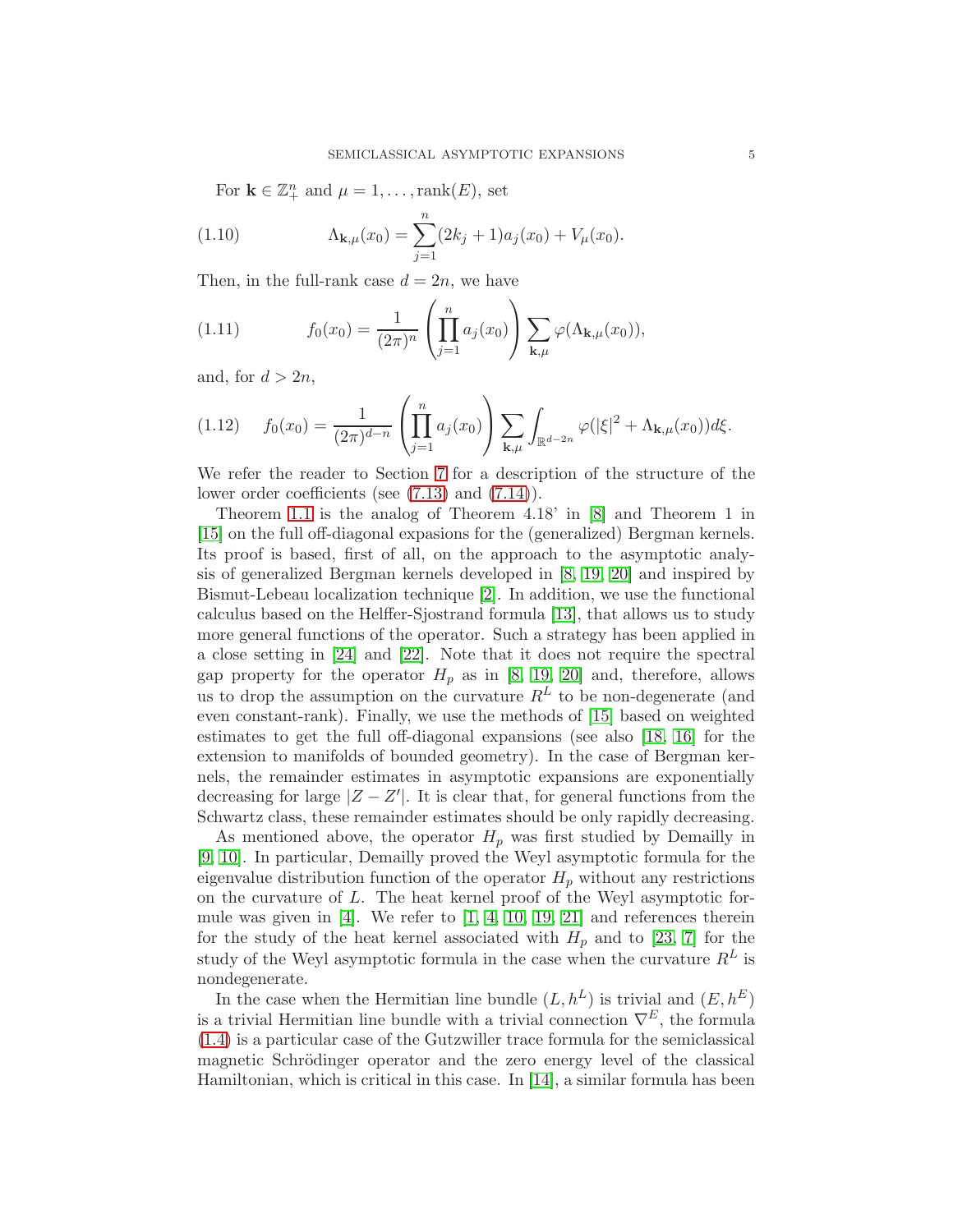obtained for the Schrödinger operator  $h^2\Delta + V$  in  $\mathbb{R}^n$  and a non-degenerate critical energy level (see also [\[5,](#page-21-11) [6\]](#page-21-12) for a related study).

In the case when the curvature  $R^L$  is nondegenerate and the Fourier transform of  $\varphi$  is compactly supported, similar asymptotic expansions for the operators  $\varphi(H_p)$  are proved in [\[3\]](#page-21-13), using the theory of Fourier integral operators of Hermite type.

# 2. Localization of the problem

In this section, we localize the problem, using the constructions of [\[20,](#page-22-4) Sections 1.1 and 1.2].

First, we will use normal coordinates near an arbitrary point  $x_0 \in X$  and trivializations of vector bundles  $L$  and  $E$  defined in Introduction. Consider the trivial bundles  $L_0$  and  $E_0$  on  $T_{x_0}X$  with fibers  $L_{x_0}$  and  $E_{x_0}$ , respectively. The above identifications induce the Riemannian metric g on  $B^{T_{x_0}X}(0, \varepsilon)$  as the connections  $\nabla^L$  and  $\nabla^E$  and the Hermitian metrics  $h^L$  and  $h^E$  on the restrictions of  $L_0$  and  $E_0$  to  $B^{T_{x_0}X}(0,\varepsilon)$ .

Now we fix  $\varepsilon \in (0, r_X)$  and we extend these geometric objects from  $B^{T_{x_0}X}(0,\varepsilon)$  to  $T_{x_0}X$  so that  $(T_{x_0}X, g^{(x_0)})$  is a manifold of bounded geometry,  $L_0$  and  $E_0$  have bounded geometry and  $V^{(x_0)} \in C_b^{\infty}(T_{x_0}X, \text{End}(E_0))$  be a self-adjoint endomorphism of  $E_0$ . For instance, we can take a smooth even function  $\rho : \mathbb{R} \to [0,1]$  supported in  $(-r_X, r_X)$  such that  $\rho(v) = 1$  if  $|v| < \varepsilon$ and introduce the map  $\varphi: T_{x_0}X \to T_{x_0}X$  defined by  $\varphi(Z) = \rho(|Z|_{g^{(x_0)}})Z$ . Then we introduce the Riemannian metric  $g_Z^{(x_0)} = g_{\varphi(Z)}, Z \in T_{x_0}X$ , a Hermitian connection  $\nabla^{L_0}$  on  $(L_0, h^{L_0})$  by

$$
\nabla_u^{L_0} = \nabla_{d\varphi(Z)(u)}^L, \quad Z \in T_{x_0}X, \quad u \in T_Z(T_{x_0}X),
$$

where we use the canonical isomorphism  $T_{x_0}X \cong T_Z(T_{x_0}X)$ , and a Hermitian connection  $\nabla^{E_0}$  on  $(E_0, h^{E_0})$  by  $\nabla^{E_0} = \varphi^* \nabla^{E}$ . Finally, we set  $V^{(x_0)} = \varphi^* V.$ 

Let  $\Delta^{L_0^p \otimes E_0}$  be the associated Bochner Laplacian acting on  $C^\infty(T_{x_0}X, L_0^p \otimes E_0)$  $E_0$ ). Introduce the operator  $H_p^{(x_0)}$  acting on  $C^{\infty}(T_{x_0}X, L_0^p \otimes E_0)$  by

<span id="page-5-0"></span>
$$
H_p^{(x_0)} = \frac{1}{p} \Delta^{L_0^p \otimes E_0} + V^{(x_0)}.
$$

It is clear that, for any  $u \in C_c^{\infty}(B^{T_{x_0}X}(0,\varepsilon))$ , we have

(2.1) 
$$
H_p u(Z) = H_p^{(x_0)} u(Z).
$$

Let  $dv^{(x_0)}$  be the Riemannian volume form of  $(T_{x_0}X, g^{(x_0)})$  and

$$
(2.2) \qquad K_{\varphi(H_p^{(x_0)})} \in C^{\infty}(T_{x_0}X \times T_{x_0}X, \pi_1^*(L_0^p \otimes E_0) \otimes \pi_2^*(L_0^p \otimes E_0)^*)
$$

the Schwartz kernel of the operator  $\varphi(H_p^{(x_0)})$  with respect to the volume form  $dv^{(x_0)}$ . Recall that the Schwartz kernel  $K_{\varphi(H_p)}$  induces a smooth section  $K_{\varphi(H_p),x_0}(Z,Z')$  of the vector bundle  $\pi^*(\text{End}(E))$  on  $TX \times_X TX$  defined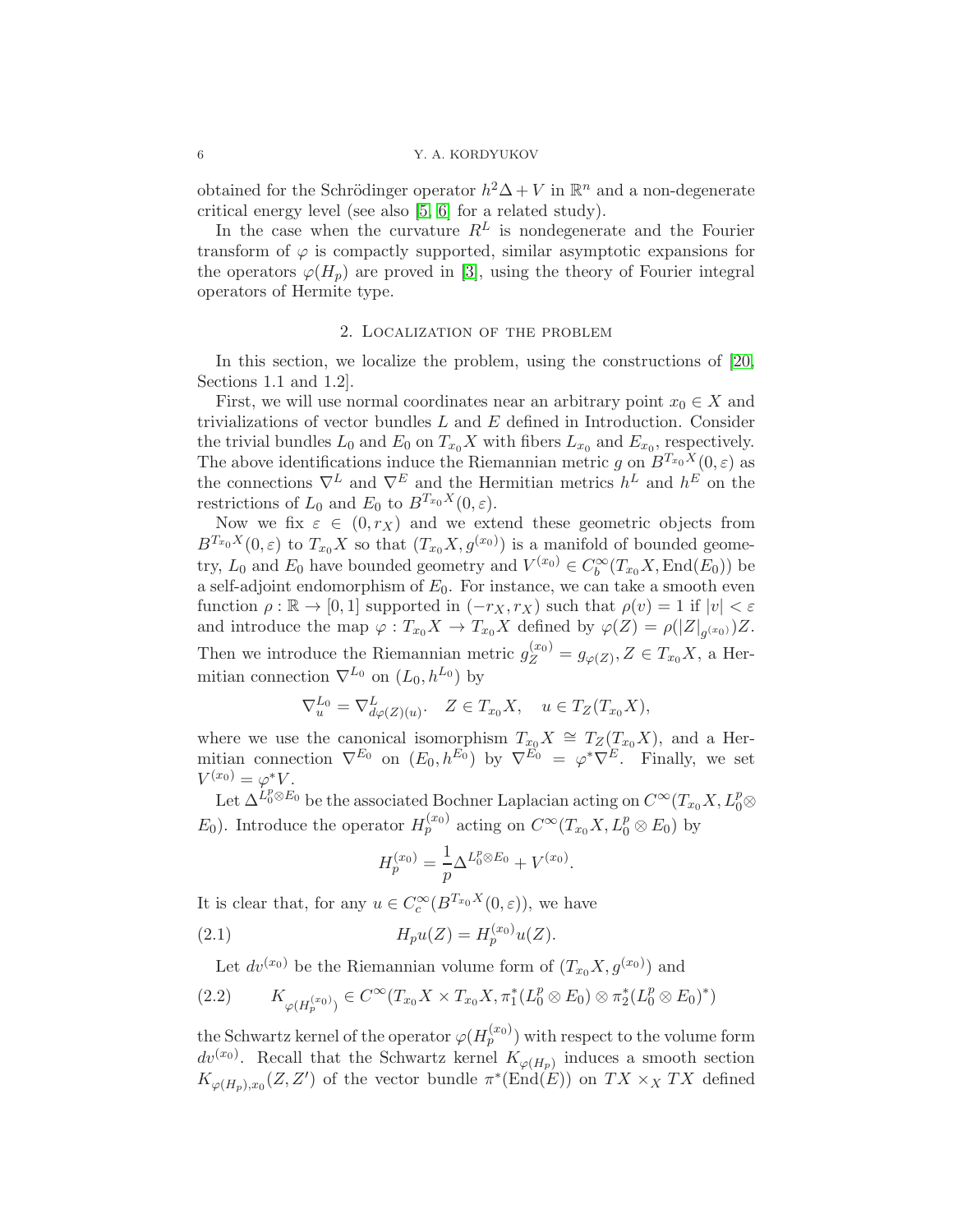for all  $x_0 \in X$  and  $Z, Z' \in T_{x_0}X$  with  $|Z|, |Z'| < r_X$ . We show that the kernels  $K_{\varphi(H_p),x_0}(Z,Z')$  and  $K_{\varphi(H_p^{(x_0)})}(Z,Z')$  are asymptotically close on  $B^{T_{x_0}X}(0,\varepsilon)$  in the  $\mathcal{C}^{\infty}$ -topology, as  $p \to \infty$ .

<span id="page-6-1"></span>**Proposition 2.1.** For any  $\varepsilon_1 \in (0, \varepsilon)$ ,  $k \in \mathbb{N}$  and  $N \in \mathbb{N}$ , there exists  $C > 0$ such that

$$
|K_{\varphi(H_p),x_0}(Z,Z') - K_{\varphi(H_p^{(x_0)})}(Z,Z')|_{\mathcal{C}^k} \leq C p^{-N}
$$

for any  $p \in \mathbb{N}$ ,  $x_0 \in X$  and  $Z, Z' \in B^{T_{x_0}X}(0, \varepsilon_1)$ .

Proof. As in [\[20,](#page-22-4) Proposition 1.3], this follows from [\(2.1\)](#page-5-0) and the finite propagation speed property of solutions of hyperbolic equations. Let us briefly recall the argument. Without loss of generality, we can assume that  $H_p$  and  $H_p^{(x_0)}$  are positive operators. Then we can write

$$
\varphi(H_p) = \int_{-\infty}^{+\infty} \hat{\varphi}(t) e^{it\sqrt{H_p}} dt, \quad \varphi(H_p^{(x_0)}) = \int_{-\infty}^{+\infty} \hat{\varphi}(t) e^{it\sqrt{H_p^{(x_0)}}} dt
$$

By the finite propagation speed property of solutions of hyperbolic equations, the Schwartz kernel of  $e^{it\sqrt{H_p}}$  is supported in the set

$$
\{(x, x') \in X \times X : d_X(x, x') < \frac{t}{\sqrt{p}}\},
$$

a similar statement holds for  $e^{it\sqrt{H_p^{(x_0)}}}$ . Moreover, for any  $u \in C_c^{\infty}(X, L^p \otimes E)$ the restriction of  $e^{it\sqrt{H_p}}u$  to  $B^X(x_0,\varepsilon-\frac{t}{\sqrt{2}})$  $\frac{1}{p}$  depends only on the restriction of  $H_p$  and u to  $B^X(x_0, \varepsilon)$ .

Therefore, by [\(2.1\)](#page-5-0), for any  $\varepsilon_1 \in (0,\varepsilon)$ ,  $u \in C_c^{\infty}(B^X(x_0,\varepsilon_1), L^p \otimes E) \cong$  $C_c^{\infty}(B^{X_0}(0,\varepsilon_1), L^p \otimes E)$  and  $\frac{t}{\sqrt{p}} < \varepsilon - \varepsilon_1$ , we have

(2.3) 
$$
e^{it\sqrt{H_p}}u(Z) = e_p^{it\sqrt{H_p^{(x_0)}}}u(Z).
$$

Take a cut-off function  $\chi \in C_c^{\infty}(\mathbb{R})$  such that  $0 \leq \chi(t) \leq 1$  for all  $t \in \mathbb{R}$ ,  $\chi(t) \equiv 1$  in a neighborhood of 0 and  $\chi(t) = 0$  for  $|t| > \varepsilon - \varepsilon_1$ . Write

<span id="page-6-0"></span>
$$
\varphi(H_p) = \int_{-\infty}^{+\infty} \chi(\frac{t}{\sqrt{p}})\hat{\varphi}(t)e^{it\sqrt{H_p}}dt + \int_{-\infty}^{+\infty} (1 - \chi(\frac{t}{\sqrt{p}}))\hat{\varphi}(t)e^{it\sqrt{H_p}}dt
$$
  
=  $\varphi_{1,p}(H_p) + \varphi_{2,p}(H_p),$ 

similarly for  $\varphi(H_p^{X_0})$ . By [\(2.3\)](#page-6-0), for any  $u \in C_c^{\infty}(B^X(x_0, \varepsilon_1), L^p \otimes E) \cong$  $C_c^{\infty}(B^{X_0}(0,\varepsilon_1), L^p \otimes E)$ , we have

$$
\varphi_{1,p}(H_p)u=\varphi_{1,p}(H_p^{(x_0)})u,
$$

which implies that

$$
K_{\varphi_{1,p}(H_p),x_0}(Z,Z') = K_{\varphi_{1,p}(H_p^{(x_0)})}(Z,Z'), \quad Z, Z' \in B^{T_{x_0}X}(0,\varepsilon_1).
$$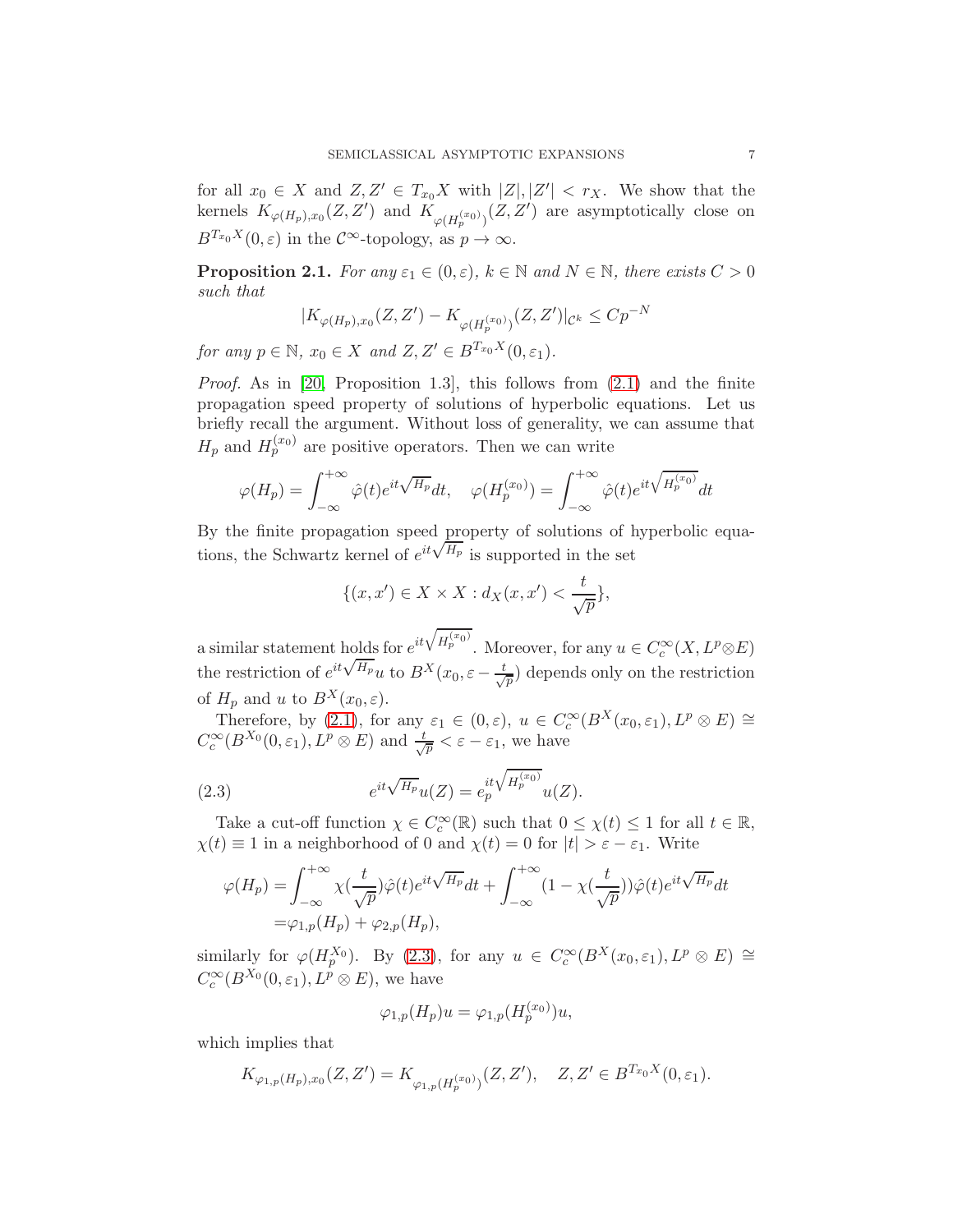On the other hand, using the fact that  $\varphi_{2,p} = \mathcal{O}(p^{-\infty})$  in Schwartz class, it is easy to see that for any  $k \in \mathbb{N}$  and  $N \in \mathbb{N}$ , there exists  $C > 0$  such that

$$
|K_{\varphi_{2,p}(H_p),x_0}(Z,Z')|_{\mathcal{C}^k} + |K_{\varphi_{2,p}(H_p^{(x_0)})}(Z,Z')|_{\mathcal{C}^k} \leq Cp^{-N}
$$
  

$$
0 \in \mathbb{N} \text{ and } Z \mid Z' \in R^{T_{x_0}X}(0,\varepsilon_1)
$$

for any  $p \in \mathbb{N}$ ,  $x_0 \in X$  and  $Z, Z' \in B^{I_{x_0}A}(0, \varepsilon_1)$ .

Proposition [2.1](#page-6-1) reduces our considerations to the  $C_b^{\infty}$ -bounded family  $H_p^{(x_0)}$  of second order elliptic differential operators acting on  $C^{\infty}(T_{x_0}X, L_0^p\otimes$  $E_0 \cong C^{\infty}(T_{x_0}X, E_{x_0})$  (parametrized by  $x_0 \in X$ ). Note that, once we moved to the Euclidean space, we can consider  $p$  to be a real-valued parameter.

#### 3. Rescaling and formal expansions

We use the rescaling introduced in [\[20,](#page-22-4) Section 1.2]. Denote  $t = \frac{1}{\sqrt{2}}$  $\overline{p}$ . For  $s \in C^{\infty}(T_{x_0}X, E_{x_0}),$  set

<span id="page-7-2"></span>
$$
S_t s(Z) = s(Z/t), \quad Z \in T_{x_0} X.
$$

Consider the rescaling of the operator  $H_p^{(x_0)}$  defined by

(3.1) 
$$
\mathcal{H}_t = S_t^{-1} \kappa^{\frac{1}{2}} H_p^{(x_0)} \kappa^{-\frac{1}{2}} S_t,
$$

where  $\kappa = \kappa_{x_0}$  is defined in [\(1.2\)](#page-2-3).

By construction, it is a self-adjoint operator in  $L^2(T_{x_0}X, E_{x_0})$ , and its spectrum coincides with the spectrum of  $H_p^{(x_0)}$ .

From now on, we choose an orthonormal basis  $\mathbf{e} = \{e_j, j = 1, 2, \ldots, d\}$  of  $T_{x_0}X$ . It gives rise to an isomorphism  $T_{x_0}X \cong \mathbb{R}^d$ . We will consider each  $e_j$  as a constant vector field on  $T_{x_0}X$  and use the same notation  $e_j$  for the corresponding vector field on  $\mathbb{R}^d$ . So  $\{e_j, j = 1, 2, \ldots, d\}$  is the standard basis of  $\mathbb{R}^d$ .

We get a family of second order differential operators on  $C^{\infty}(\mathbb{R}^d, E_{x_0}),$ which depend on the orthonormal basis **e** and will be also denoted by  $\mathcal{H}_t$ . For simplicity of notation, we will skip **e**. The operator  $\mathcal{H}_t$  is given by the formula

<span id="page-7-1"></span>(3.2) 
$$
\mathcal{H}_t = -\sum_{j,k=1}^d g^{jk}(tZ) \left[ \nabla_{t,e_j} \nabla_{t,e_k} - t \sum_{\ell=1}^d \Gamma_{jk}^{\ell}(tZ) \nabla_{t,e_\ell} \right] + V(tZ),
$$

where the functions  $\Gamma_{jk}^{\ell}$  are defined by the equality  $\nabla_{e_j} e_k = \sum_{\ell=1}^d \Gamma_{jk}^{\ell} e_\ell$  and the rescaled connection  $\nabla_t$  is given by

<span id="page-7-0"></span>(3.3) 
$$
\nabla_t = t S_t^{-1} \kappa^{\frac{1}{2}} \nabla^{L_0^p} \kappa^{-\frac{1}{2}} S_t.
$$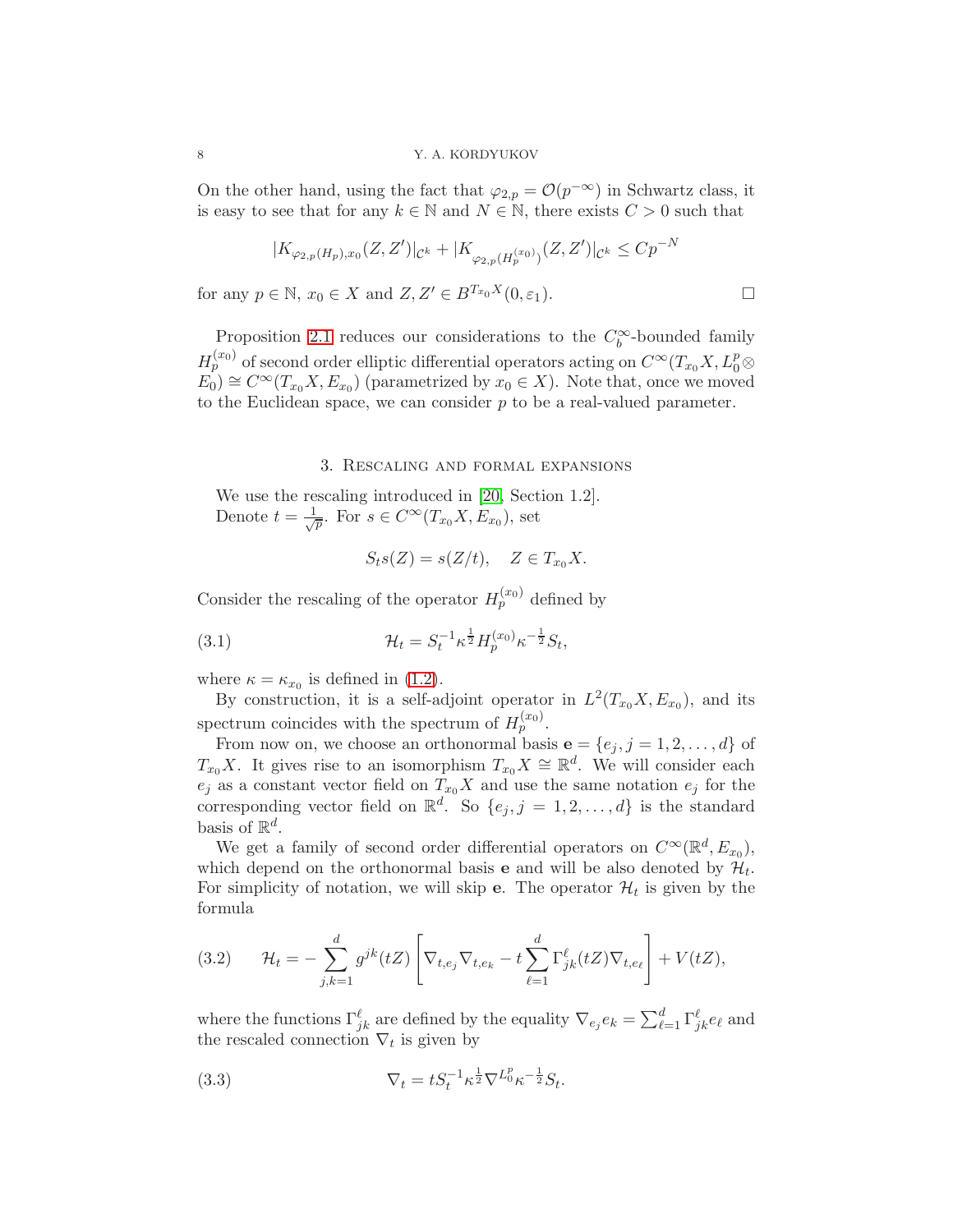Let  $\Gamma^{L_0} = \sum_{j=1}^d \Gamma_j^{L_0}(Z) dZ_j$ ,  $\Gamma_j^{L_0} \in C^\infty(\mathbb{R}^d)$ , and  $\Gamma^{E_0} = \sum_{j=1}^d \Gamma_j^{E_0}(Z) dZ_j$ ,  $\Gamma_j^{E_0} \in C^{\infty}(\mathbb{R}^d, \text{End}(E_{x_0}))$ , be the connection forms of  $\nabla^{L_0}$  and  $\nabla^{E_0}$ , respectively. Then

<span id="page-8-0"></span>(3.4) 
$$
\nabla_{t,e_j} = \kappa^{\frac{1}{2}} (tZ) \left( \nabla_{e_j} + \frac{1}{t} \Gamma_j^{L_0}(tZ) + t \Gamma_j^{E_0}(tZ) \right) \kappa^{-\frac{1}{2}} (tZ)
$$

$$
= \nabla_{e_i} + \frac{1}{t} \Gamma_j^{L_0}(tZ) + t \Gamma_j^{E_0}(tZ) - t \left( \kappa^{-1}(e_j \kappa) \right) (tZ).
$$

Recall that

$$
\Gamma_j^{L_0}(Z) = \frac{1}{2} R_{x_0}^L(\mathcal{R}, e_j) + O(|Z|^2).
$$

This shows that the operators  $\nabla_{t,e_i}$  depend smoothly on t up to  $t = 0$ , and the limit  $\nabla_{0,e_j}$  of the connection  $\nabla_{t,e_j}$  as  $t \to 0$  coincides with the connection  $\nabla^{(x_0)}$  given by [\(1.5\)](#page-3-1):

(3.5) 
$$
\nabla_{0,e_j} = \nabla_{e_j} + \frac{1}{2} R_{x_0}^L(\mathcal{R}, e_j) = \nabla_{e_j}^{(x_0)}.
$$

Now we expand the coefficients of the operator  $\mathcal{H}_t$  in Taylor series in t. For any  $m \in \mathbb{N}$ , we get

(3.6) 
$$
\mathcal{H}_t = \mathcal{H}^{(0)} + \sum_{j=1}^m \mathcal{H}^{(j)} t^j + \mathcal{O}(t^{m+1}),
$$

where there exists  $m' \in \mathbb{N}$  so that for every  $k \in \mathbb{N}$  and  $t \in [0, 1]$  the derivatives up to order k of the coefficients of the operator  $\mathcal{O}(t^{m+1})$  are bounded by  $Ct^{m+1}(1+|Z|)^{m'}$ .

The leading term  $\mathcal{H}^{(0)}$  coincides with the operator  $\mathcal{H}^{(x_0)}$  given by [\(1.6\)](#page-3-2):

<span id="page-8-1"></span>
$$
\mathcal{H}^{(0)} = -\sum_{j=1}^{d} (\nabla_{0,e_j})^2 + V^{(x_0)}(0) = \mathcal{H}^{(x_0)}.
$$

By [\[20,](#page-22-4) Theorem 1.4], the next terms  $\mathcal{H}^{(j)}$ ,  $j \geq 1$ , have the form

(3.7) 
$$
\mathcal{H}^{(j)} = \sum_{k,\ell=1}^d a_{k\ell,j} \frac{\partial^2}{\partial Z_k \partial Z_\ell} + \sum_{k=1}^d b_{k,j} \frac{\partial}{\partial Z_k} + c_j,
$$

where  $a_{k\ell,j}$  is a homogeneous polynomial in Z of degree j,  $b_{kj}$  is a polynomial in Z of degree  $\leq j+1$  (of the same parity with  $j-1$ ) and  $c_j$  is a polynomial in Z of degree  $\leq j+2$  (of the same parity with j). More precisely, for the operator  $H_p = \frac{1}{p}$  $\frac{1}{p}\Delta_p$ , the operator  $\mathcal{H}^{(j)}$  coincides with the operator  $\mathcal{O}_j$ introduced in that theorem. In the general case, we have

$$
\mathcal{H}^{(j)} = \mathcal{O}_j + \sum_{|\alpha|=j} (\partial^{\alpha}(V+\tau))_{x_0} \frac{Z^{\alpha}}{\alpha!}, \quad j = 1, 2, \dots,
$$

In [\[20,](#page-22-4) Theorem 1.4], explicit formulas are given for  $\mathcal{O}_1$  and  $\mathcal{O}_2$ . We refer the reader to [\[20,](#page-22-4) [19\]](#page-22-0) for more details.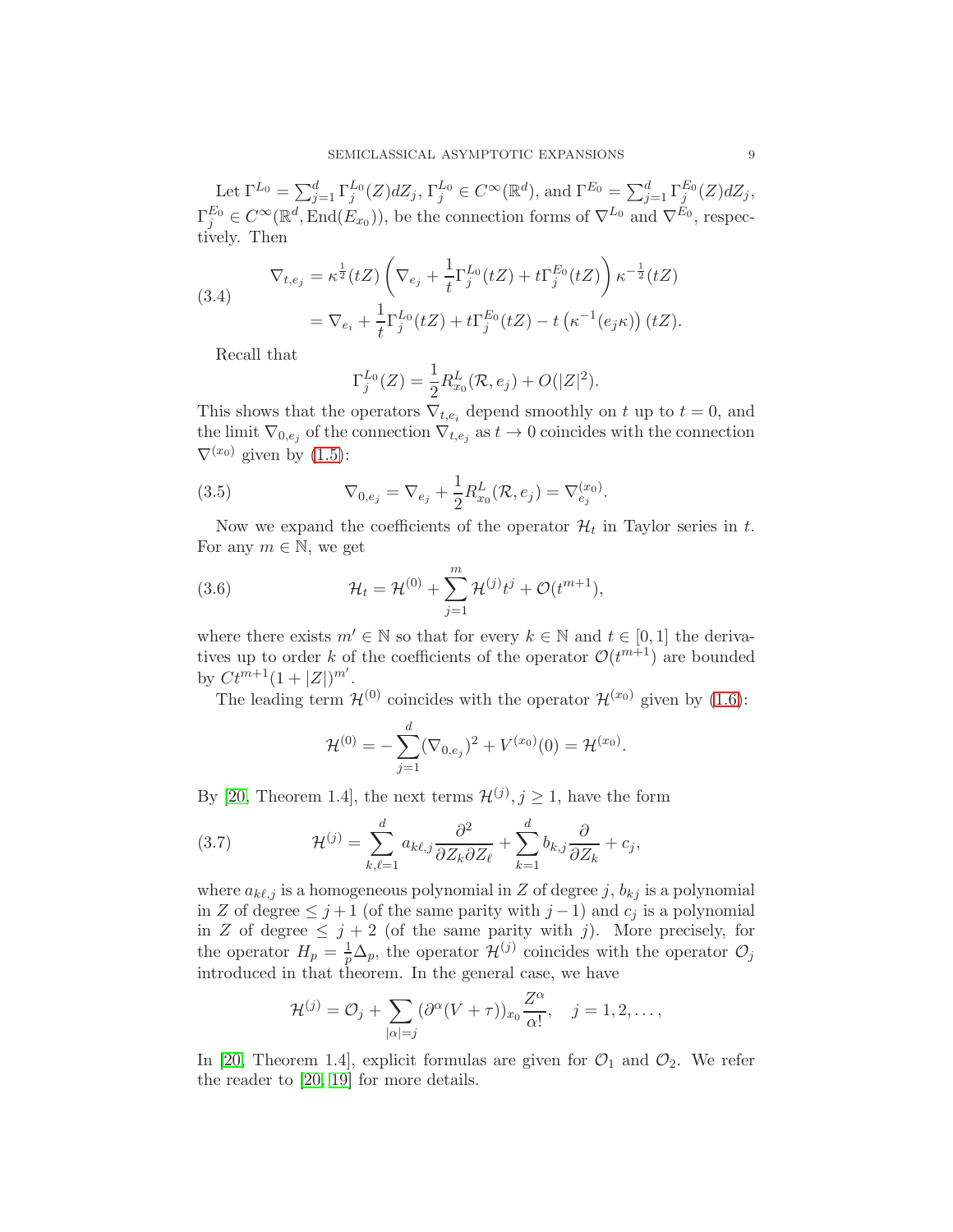## 4. Norm estimates

In this section, we will establish norm estimates for the operators  $\varphi(\mathcal{H}_t)$ and its derivatives of any order with respect to t. We start with the resolvent of  $\mathcal{H}_t$ .

For  $t > 0$ , set

$$
||s||_{t,0}^{2} = ||s||_{0}^{2} = \int_{\mathbb{R}^{d}} |s(Z)|^{2} dv_{X,x_{0}}(Z), \quad s \in C_{c}^{\infty}(\mathbb{R}^{d}, E_{x_{0}}),
$$

and, for any  $m \in \mathbb{N}$  and  $t > 0$ ,

$$
||s||_{t,m}^2 = \sum_{\ell=0}^m \sum_{j_1,\dots,j_\ell=1}^d ||\nabla_{t,e_{j_1}} \cdots \nabla_{t,e_{j_\ell}} s||_{t,0}^2, \quad s \in C_c^\infty(\mathbb{R}^d, E_{x_0}),
$$

where  $\nabla_t$  is the rescaled connection defined by [\(3.3\)](#page-7-0).

Let  $\langle \cdot, \cdot \rangle_{t,m}$  denote the inner product on  $C_c^{\infty}(\mathbb{R}^d, E_{x_0})$  corresponding to  $\|\cdot\|_{t,m}^2$ . Let  $H_t^m$  be the Sobolev space of order m with norm  $\|\cdot\|_{t,m}$ . For any integer  $m < 0$ , we define the Sobolev space  $H_t^m$  by duality. For any bounded linear operator  $A: H_t^m \to H_t^{m'}$  with  $m, m' \in \mathbb{Z}$ , we denote by  $||A||_t^{m,m'}$  $_i^{m,m}$  its norm with respect to  $\|\cdot\|_{t,m}$  and  $\|\cdot\|_{t,m'}$ .

For a fixed  $t > 0$ , the norm  $\|\cdot\|_{t,m}$  is equivalent to the standard Sobolev norm given for  $m \in \mathbb{N}$ , by

$$
||s||_{H^m(\mathbb{R}^d, E_{x_0})}^2 = \sum_{\ell=0}^m \sum_{j_1, \dots, j_\ell=1}^d ||\nabla_{e_{j_1}} \cdots \nabla_{e_{j_\ell}} s||_0^2, \quad s \in C_c^\infty(\mathbb{R}^d, E_{x_0}).
$$

Therefore, the space  $H_t^m$  coincides with the usual Sobolev space  $H^m(\mathbb{R}^d, E_{x_0})$ as a topological vector space. But this norm equivalence is not uniform as  $t \to 0$ . In order to have control of the Sobolev norms by the norms  $\|\cdot\|_{t,m}$ , uniform up to  $t = 0$ , we introduce some weighted Sobolev norms with power weights as in [\[20\]](#page-22-4).

For  $\alpha \in \mathbb{Z}_+^d$ , we will use the standard notation

$$
Z^{\alpha} = Z_1^{\alpha_1} Z_2^{\alpha_2} \dots Z_d^{\alpha_d}, \quad Z \in \mathbb{R}^d.
$$

For any  $t > 0$ ,  $m \in \mathbb{Z}$ , and  $M \in \mathbb{Z}_+$ , we set

$$
||s||_{t,m,M} := \sum_{|\alpha| \le M} ||Z^{\alpha}s||_{t,m}, \quad s \in C_c^{\infty}(\mathbb{R}^d, E_{x_0}).
$$

By [\(3.4\)](#page-8-0), any operator of the form  $\nabla_{e_{j_1}} \cdots \nabla_{e_{j_\ell}}$  can be written as

<span id="page-9-0"></span>(4.1) 
$$
\nabla_{e_{j_1}} \cdots \nabla_{e_{j_\ell}} = \sum_{k=0}^{\ell} \sum_{i_1, ..., i_k} A_{t, i_1, ..., i_k} \nabla_{t, e_{i_1}} \cdots \nabla_{t, e_{i_k}}, \quad t > 0,
$$

where  $A_{t,i_1,\dots,i_k} \in C^{\infty}(\mathbb{R}^d, \text{End}(E_{x_0}))$  satisfies the following condition: for any  $\beta \in \mathbb{Z}_+^d$ , there exists  $C_\beta > 0$  such that

$$
|\nabla_{e_1}^{\beta_1} \dots \nabla_{e_d}^{\beta_d} A_{t, i_1, \dots, i_k}(Z)| < C_\beta (1 + |Z|)^\ell, \quad Z \in \mathbb{R}^d, \quad t \in (0, 1].
$$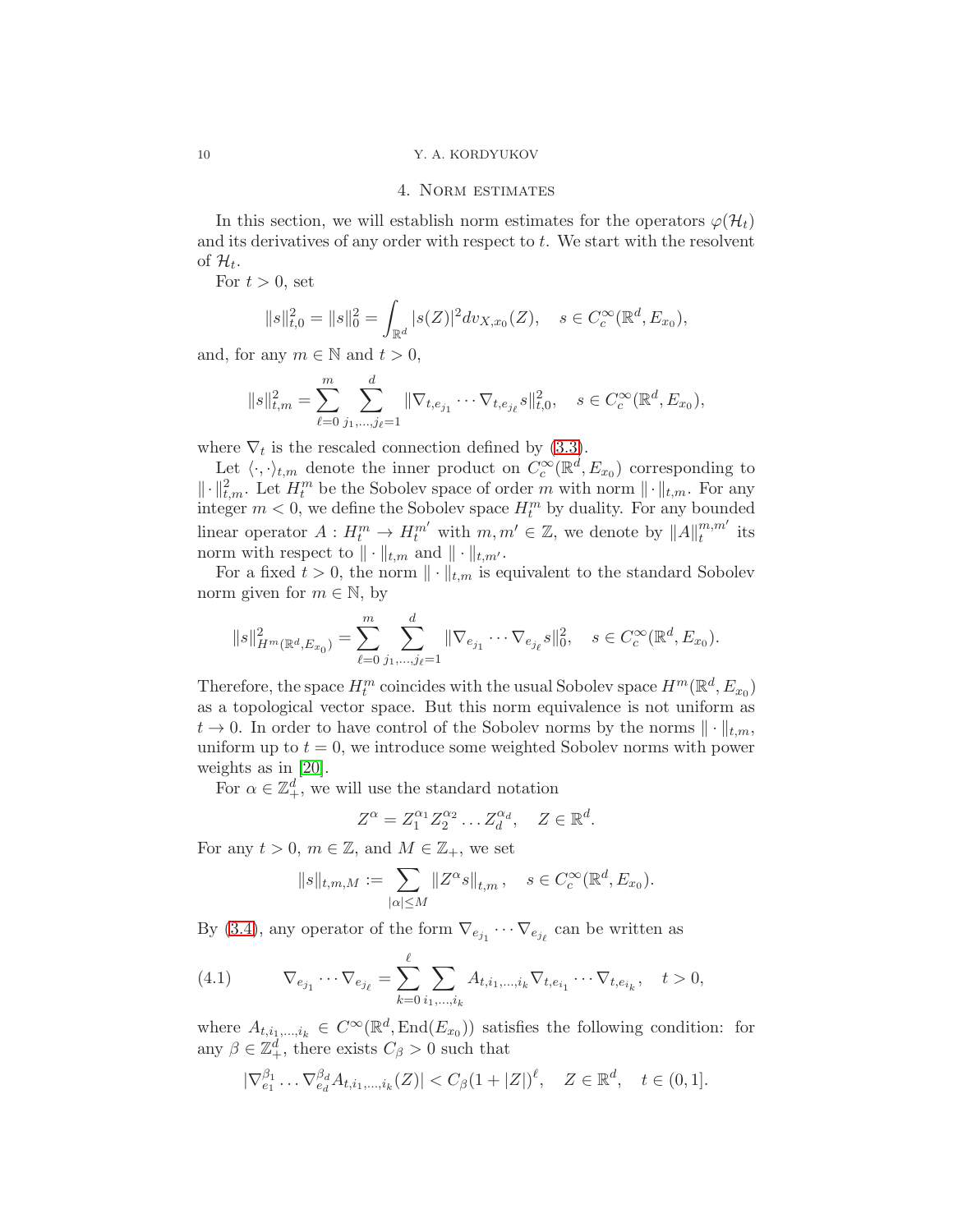By [\(4.1\)](#page-9-0), it follows that, for any  $m \in \mathbb{N}$ , there exists  $C > 0$  such that

<span id="page-10-3"></span>
$$
(4.2) \t\t ||s||_{H^m(\mathbb{R}^d, E_{x_0})} \leq C ||s||_{t,m,m}, \quad t \in (0,1], \quad s \in C^{\infty}(\mathbb{R}^d, E_{x_0}).
$$

Moreover, we will use an approach to the proof of the full-diagonal expansions developed in [\[15\]](#page-22-3). Therefore, we introduce an additional family of weight functions parameterized by a point  $W \in \mathbb{R}^d$ . Unlike [\[15\]](#page-22-3) where these weight functions are exponential, we will consider power weights.

For any  $t > 0$ ,  $m \in \mathbb{Z}$ ,  $M, N \in \mathbb{Z}_+$  and  $W \in \mathbb{R}^d$ , we set

$$
||s||_{t,m,M,N,W} = \sum_{|\alpha| \le M, |\beta| \le N} ||Z^{\alpha} (Z - W)^{\beta} s||_{t,m}, \quad s \in C_c^{\infty}(\mathbb{R}^d, E_{x_0}).
$$

It is clear that

$$
||s||_{t,m,M,0,W}=||s||_{t,m,M}.
$$

Since  $\mathcal{H}_t$  is self-adjoint and uniformly elliptic, for any  $t > 0$  and  $\lambda \in \mathbb{C} \setminus \mathbb{R}$ , the operator  $\lambda - \mathcal{H}_t$  is invertible in  $L^2(\mathbb{R}^d, E_{x_0})$ , and the inverse operator  $(\lambda - H_t)^{-1}$  maps  $H^m(\mathbb{R}^d, E_{x_0})$  to  $H^{m+2}(\mathbb{R}^d, E_{x_0})$ .

<span id="page-10-2"></span>**Theorem 4.1.** For any  $t \in (0,1]$ ,  $m \in \mathbb{N}$ ,  $M, N \in \mathbb{Z}_+$ ,  $W \in \mathbb{R}^d$  and  $\lambda = \mu + i\nu \in \mathbb{C} \setminus \mathbb{R}$ , we have

<span id="page-10-0"></span>(4.3) 
$$
\left\| (\lambda - \mathcal{H}_t)^{-1} s \right\|_{t,m+2,M,N,W} \leq C |\nu|^{-M-N-1} \left\| s \right\|_{t,m,M,N,W},
$$

where  $s \in C_c^{\infty}(\mathbb{R}^d, E_{x_0})$  and  $C = C_{m,M,N} > 0$  is independent of  $t \in (0,1],$  $\lambda \in \mathbb{C} \setminus \mathbb{R}, W \in \mathbb{R}^d$  and  $x_0 \in X$ .

*Proof.* For any  $t > 0$ , we have an isometric isomorphism

$$
U_t = t^n S_t^{-1} \kappa^{\frac{1}{2}} : L^2(T_{x_0} X, L_0^p \otimes E_0) \to H_t^0.
$$

We have

$$
\nabla_t = U_t \left( \frac{1}{\sqrt{p}} \nabla^{L_0^p \otimes E_0} \right) U_t^{-1}, \quad \mathcal{H}_t = U_t H_p^{(x_0)} U_t^{-1}.
$$

Therefore,  $U_t$  extends to an isometric isomorphism

 $U_t: H^m(T_{x_0}X, L_0^p \otimes E_0) \to H_t^m$ ,  $m \in \mathbb{Z}$ .

Therefore, the estimate [\(4.3\)](#page-10-0) for  $M = N = 0$  follows from a similar estimate for the operator  $H_p^{(x_0)}$  proved in [\[16,](#page-22-1) Theorem 4]. We only note that the proof of the latter theorem does not use the non-degeneracy of the curvature  $R^L$ .

Now we proceed by induction. We assume that [\(4.3\)](#page-10-0) holds for all  $M, N \in$  $\mathbb{Z}_+$  with  $M + N = k$  and for any  $W \in \mathbb{R}^d$ . Take  $\alpha, \beta \in \mathbb{Z}_+^d$  with  $|\alpha| =$  $M, |\beta| = N, M + N = k + 1.$  Then we write

<span id="page-10-1"></span>
$$
(4.4) \quad \left\| Z^{\alpha} (Z - W)^{\beta} (\lambda - \mathcal{H}_t)^{-1} s \right\|_{t,m}
$$
  

$$
\leq \left\| (\lambda - \mathcal{H}_t)^{-1} Z^{\alpha} (Z - W)^{\beta} s \right\|_{t,m} + \left\| [Z^{\alpha} (Z - W)^{\beta}, (\lambda - \mathcal{H}_t)^{-1}] s \right\|_{t,m}
$$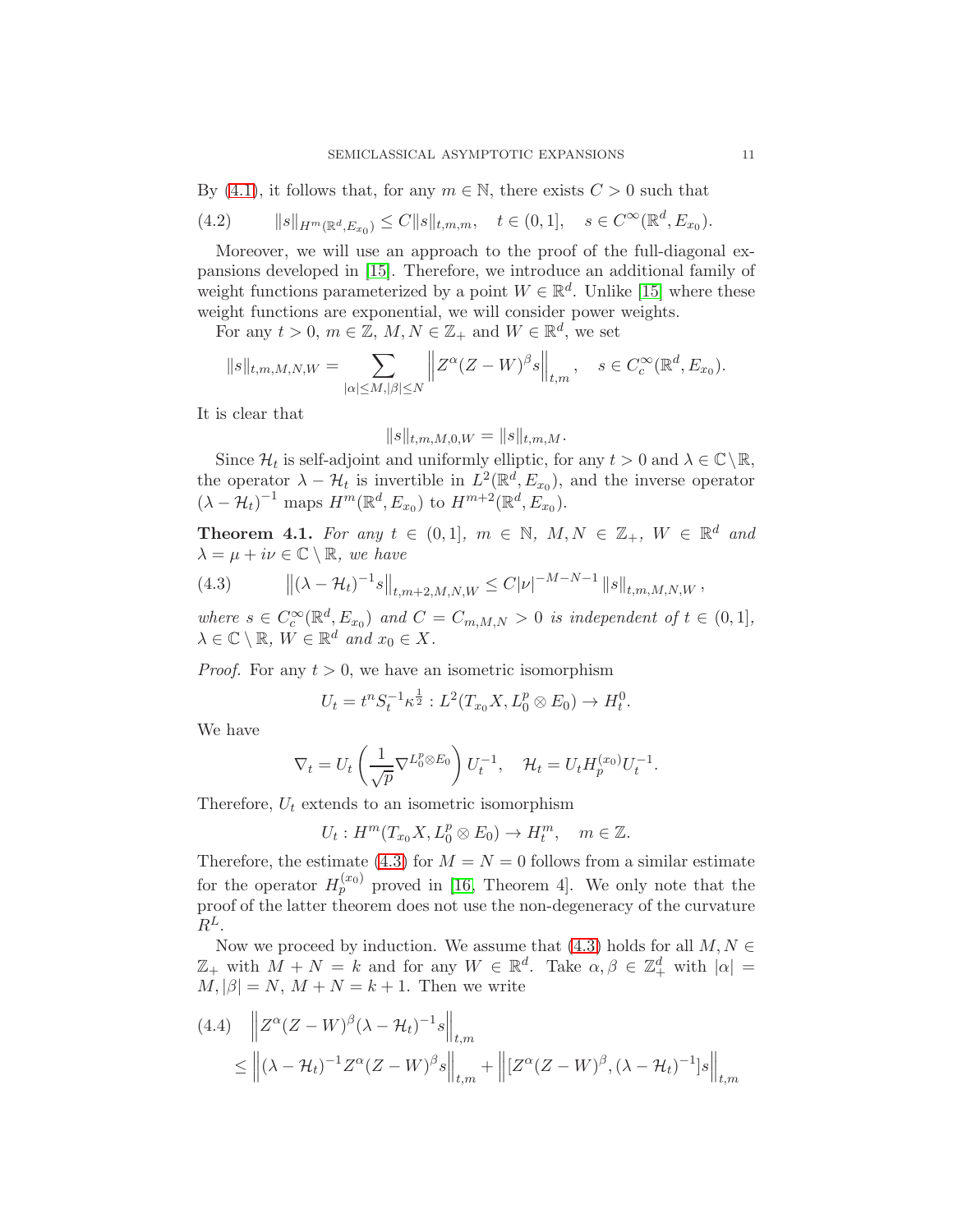and

<span id="page-11-2"></span>(4.5)  $[Z^{\alpha}(Z-W)^{\beta}, (\lambda - \mathcal{H}_t)^{-1}] = (\lambda - \mathcal{H}_t)^{-1} [Z^{\alpha}(Z-W)^{\beta}, \mathcal{H}_t] (\lambda - \mathcal{H}_t)^{-1}.$ By [\(3.2\)](#page-7-1), the commutator  $[Z^{\alpha}(Z-W)^{\beta}, \mathcal{H}_t]$  is a first order differential operator given by

$$
[Z^{\alpha}(Z-W)^{\beta}, \mathcal{H}_{t}]
$$
  
=  $-\sum_{j,k=1}^{d} g^{jk}(tZ) \Big[ [Z^{\alpha}(Z-W)^{\beta}, \nabla_{t,e_j}] \nabla_{t,e_k} + \nabla_{t,e_j} [Z^{\alpha}(Z-W)^{\beta}, \nabla_{t,e_k}]$   
 $- t \sum_{\ell=1}^{d} \Gamma_{jk}^{\ell}(tZ) [Z^{\alpha}(Z-W)^{\beta}, \nabla_{t,e_{\ell}}] \Big].$ 

<span id="page-11-4"></span>Using the commutation relation

(4.6) 
$$
[Z_{\ell}, \nabla_{t;e_j}] = \delta_{j\ell},
$$

we get

$$
(4.7) \qquad [Z^{\alpha}(Z-W)^{\beta}, \nabla_{t;e_j}] = \alpha_{\ell} Z^{\alpha-\delta_{\ell}} (Z-W)^{\beta} + \beta_{\ell} Z^{\alpha} (Z-W)^{\beta-\delta_{\ell}},
$$

where  $\delta_{\ell} \in \mathbb{Z}_+^d$  is given by  $(\delta_{\ell})_j = \delta_{\ell j}, j = 1, 2, \ldots, d$ . Therefore, for any  $t \in (0,1], m \in \mathbb{N}, M, N \in \mathbb{Z}_+$  and  $W \in \mathbb{R}^d$ , we have

<span id="page-11-0"></span>(4.8) 
$$
\| [Z^{\alpha}(Z-W)^{\beta}, \nabla_{t;e_j}]s \|_{t,m} \leq C_1(\|s\|_{t,m,M-1,N,W} + \|s\|_{t,m,M,N-1,W})
$$
 and

<span id="page-11-1"></span>(4.9) 
$$
\|\nabla_{t,e_j} s\|_{t,m,M,N,W} \leq C_2 \|s\|_{t,m+1,M,N,W}, \quad s \in C_c^{\infty}(\mathbb{R}^d, E_{x_0}),
$$

where  $C_1, C_2 > 0$  are independent of  $t \in (0,1], W \in \mathbb{R}^d$  and  $x_0 \in X$ . Here we set  $||s||_{t,m',-1,N,W} = ||s||_{t,m',M,-1,W} = 0.$ 

Using [\(4.8\)](#page-11-0) and [\(4.9\)](#page-11-1), we conclude that, for any  $t \in (0,1], m' \in \mathbb{N}$ ,  $M, N \in \mathbb{Z}_+$  and  $W \in \mathbb{R}^d$ ,

<span id="page-11-3"></span>
$$
(4.10) \quad ||[Z^{\alpha}(Z-W)^{\beta}, \mathcal{H}_t]s||_{t,m'} \leq C(||s||_{t,m'+1,M-1,N,W} + ||s||_{t,m'+1,M,N-1,W}).
$$

Using induction hypothesis, [\(4.5\)](#page-11-2) and [\(4.10\)](#page-11-3), we proceed in [\(4.4\)](#page-10-1) as follows

$$
\|Z^{\alpha}(Z-W)^{\beta}(\lambda - \mathcal{H}_{t})^{-1}s\|_{t,m}
$$
  
\n
$$
\leq C|\nu|^{-1} \left( \|s\|_{t,m-2,M,N,W} + \left\| [Z^{\alpha}(Z-W)^{\beta}, \mathcal{H}_{t}](\lambda - \mathcal{H}_{t})^{-1}s\right\|_{t,m-2} \right)
$$
  
\n
$$
\leq C|\nu|^{-1} \left( \|s\|_{t,m-2,M,N,W} + \|(\lambda - \mathcal{H}_{t})^{-1}s\|_{t,m-1,M-1,N,W} + \|(\lambda - \mathcal{H}_{t})^{-1}s\|_{t,m-1,M,N-1,W} \right)
$$
  
\n
$$
\leq C|\nu|^{-M-N-1} \|s\|_{t,m-2,M,N,W},
$$

that completes the proof of  $(4.3)$ .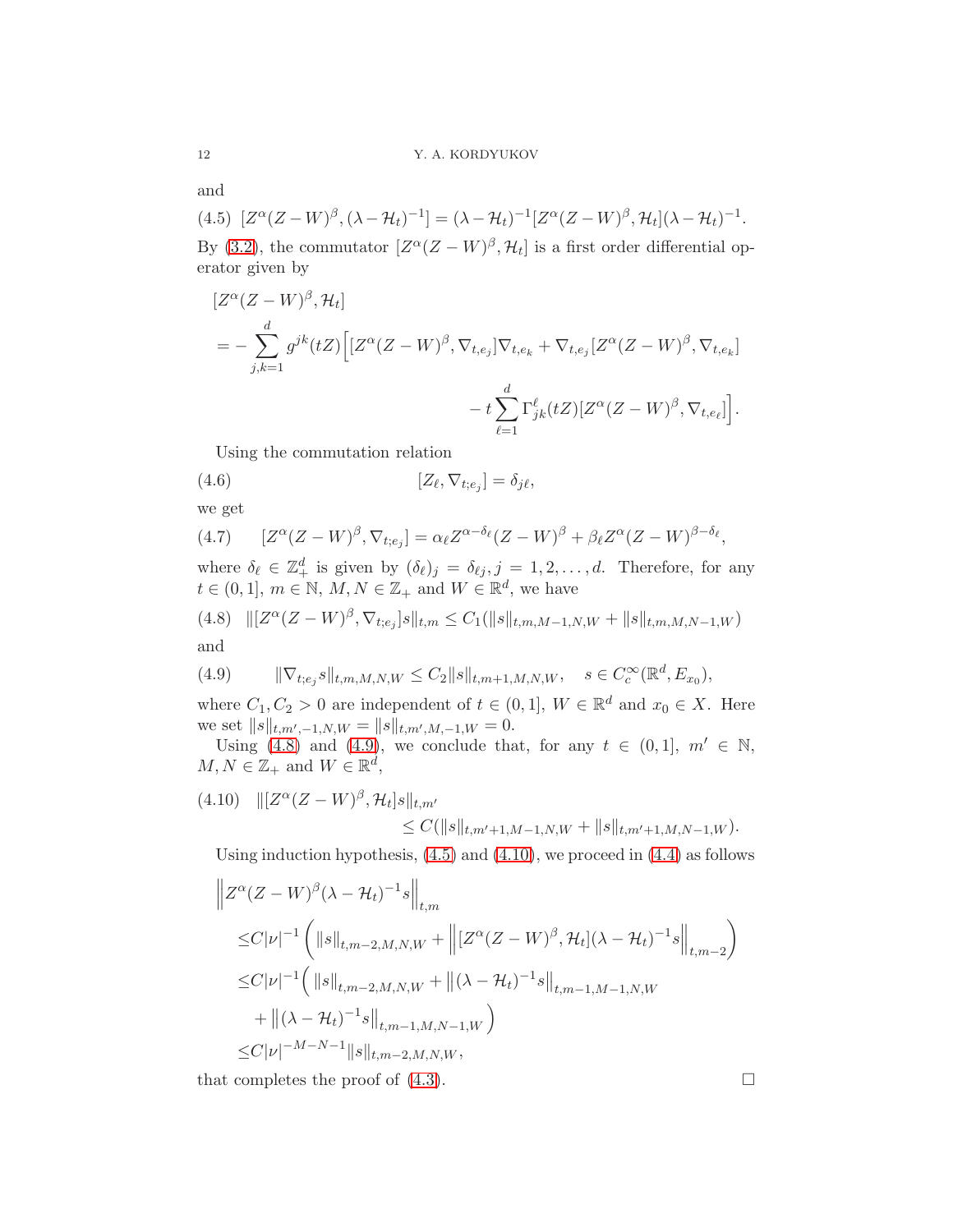By the Helffer-Sjostrand formula [\[13\]](#page-21-9), we have

(4.11) 
$$
\varphi(\mathcal{H}_t) = -\frac{1}{\pi} \int_{\mathbb{C}} \frac{\partial \tilde{\varphi}}{\partial \bar{\lambda}}(\lambda) (\lambda - \mathcal{H}_t)^{-1} d\mu d\nu,
$$

where  $\tilde{\varphi}\in C^{\infty}_c(\mathbb{C})$  is an almost-analytic extension of  $\varphi$  satisfying

<span id="page-12-0"></span>
$$
\frac{\partial \tilde{\varphi}}{\partial \bar{\lambda}}(\lambda) = O(|\nu|^{\ell}), \quad \lambda = \mu + i\nu, \quad \nu \to 0,
$$

for any  $\ell \in \mathbb{N}$ .

Let us consider the function  $\psi(\lambda) = \varphi(\lambda)(\underline{a} - \lambda)^K$  with any  $K \in \mathbb{N}$  and  $a > 0$ . Then its almost-analytic extension  $\tilde{\psi}$  can be taken to be  $\tilde{\psi}(\lambda) =$  $\tilde{\varphi}(\lambda)(a-\lambda)^K$ . If we apply the formula [\(4.11\)](#page-12-0) to  $\psi$ , then we get

<span id="page-12-1"></span>(4.12) 
$$
\varphi(\mathcal{H}_t) = -\frac{1}{\pi} \int_{\mathbb{C}} \frac{\partial \tilde{\varphi}}{\partial \bar{\lambda}}(\lambda) (a - \lambda)^K (\lambda - \mathcal{H}_t)^{-1} (a - \mathcal{H}_t)^{-K} d\mu d\nu.
$$

**Proposition 4.2.** For any  $t \in (0,1]$  and  $m,m' \in \mathbb{Z}$ , the operator  $\varphi(\mathcal{H}_t)$ extends to a bounded operator from  $H_t^m$  to  $H_t^{m'}$  with the following norm estimate for any  $M, N \in \mathbb{Z}_+$  and  $W \in \mathbb{R}^d$ :

(4.13) 
$$
\|\varphi(\mathcal{H}_t)s\|_{t,m',M,N,W} \leq C \|s\|_{t,m,M,N,W}, \quad s \in C_c^{\infty}(\mathbb{R}^d, E_{x_0}),
$$

where  $C = C_{M,N,m,m'} > 0$  is independent of  $t \in (0,1]$ ,  $W \in \mathbb{R}^d$  and  $x_0 \in X$ .

*Proof.* By Theorem [4.1,](#page-10-2) it follows that, for any  $m'$ ,  $K \in \mathbb{N}$  and  $M, N \in \mathbb{Z}_+$ , there exists  $C > 0$  such that, for all  $t \in (0, 1]$ , and  $\lambda \in \mathbb{C} \setminus \mathbb{R}$ 

$$
\begin{aligned} ||(\lambda - \mathcal{H}_t)^{-1} (a - \mathcal{H}_t)^{-K} s||_{t, m', M, N, W} \\ &\leq C |\nu|^{-M - N - 1} ||s||_{t, m' - 2(K + 1), M, N, W}, \quad s \in C_c^{\infty}(\mathbb{R}^d, E_{x_0}). \end{aligned}
$$

By the above estimates, the desired statement follows immediately from the formula  $(4.12)$  with appropriate K.

<span id="page-12-4"></span>**Theorem 4.3.** For any  $r \geq 0$ ,  $m, m' \in \mathbb{Z}$ , and  $M, N \in \mathbb{Z}_+$ , there exists  $C > 0$  such that, for any  $t \in (0, t_0]$  and  $W \in \mathbb{R}^d$ ,

$$
\left\|\frac{\partial^r}{\partial t^r}\varphi(\mathcal{H}_t)s\right\|_{t,m,M,N,W}\leq C\|s\|_{t,m',M+2r,N,W},\quad s\in C_c^{\infty}(\mathbb{R}^d,E_{x_0}).
$$

*Proof.* We proceed as in the proof of [\[20,](#page-22-4) Theorem 1.10]. By  $(4.12)$ , we have

$$
(4.14)\quad \frac{\partial^r}{\partial t^r}\varphi(\mathcal{H}_t) = -\frac{1}{\pi}\int_{\mathbb{C}}\frac{\partial\tilde{\varphi}}{\partial\overline{\lambda}}(a-\lambda)^K\frac{\partial^r}{\partial t^r}\left[(\lambda-\mathcal{H}_t)^{-1}(a-\mathcal{H}_t)^{-K}\right]d\mu d\nu,
$$

<span id="page-12-3"></span>We set

$$
I_r = \left\{ \mathbf{r} = (r_1, ..., r_j) : \sum_{i=1}^{j} r_i = r, r_i \in \mathbb{N} \right\}.
$$

Then we write

<span id="page-12-2"></span>
$$
(4.15) \quad \frac{\partial^r}{\partial t^r} (\lambda - \mathcal{H}_t)^{-1}
$$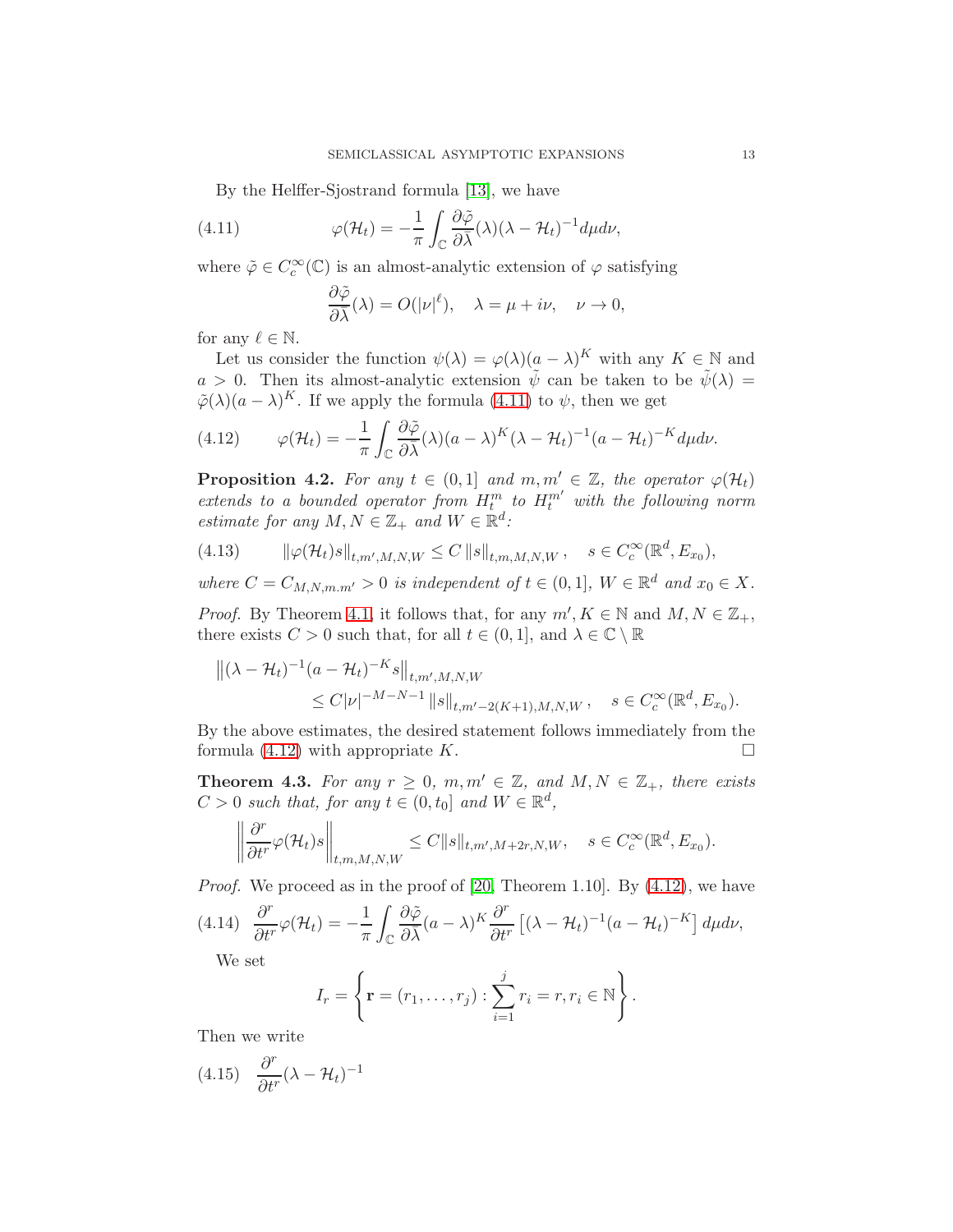$$
= \sum_{\mathbf{r}\in I_r} \frac{r!}{\mathbf{r}!}(\lambda - \mathcal{H}_t)^{-1} \frac{\partial^{r_1} \mathcal{H}_t}{\partial t^{r_1}}(\lambda - \mathcal{H}_t)^{-1} \cdots \frac{\partial^{r_j} \mathcal{H}_t}{\partial t^{r_j}}(\lambda - \mathcal{H}_t)^{-1}.
$$

By [\(3.4\)](#page-8-0), we obtain that, for  $r > 0$ ,  $\frac{\partial^r}{\partial t^r} \nabla_{t,e_j}$  is a function of the form  $f_r(tZ)Z^{\beta}$  with  $|\beta| \leq r+1$  and  $f_r \in C_b^{\infty}(\mathbb{R}^d)$ . We also have that, for  $r > 0$ ,  $\frac{\partial^r}{\partial t^r}(g(tZ))$  is a function of the form  $g_r(tZ)Z^{\beta}$  with  $|\beta| \leq r$  and  $g_r \in C_b^{\infty}(\mathbb{R}^d)$ . Using these facts, [\(3.2\)](#page-7-1) and [\(4.6\)](#page-11-4), we infer that for any r the operator  $\frac{\partial^r \mathcal{H}_t}{\partial t^r}$ is a second order differential operator of the form

<span id="page-13-4"></span>
$$
(4.16) \quad \frac{\partial^r \mathcal{H}_t}{\partial t^r} = \sum_{j,k=1}^d \sum_{|\beta| \le r} A_{\beta}^{jk}(tZ) Z^{\beta} \nabla_{t;e_j} \nabla_{t;e_k}
$$

$$
+ \sum_{\ell=1}^d \sum_{|\beta| \le r+1} (B_{\beta}^{\ell}(tZ) + t \hat{B}_{\beta}^{\ell}(tZ)) Z^{\beta} \nabla_{t,e_{\ell}} + \sum_{|\beta| \le r+2} (C_{\beta}(tZ) + t \hat{C}_{\beta}(tZ)) Z^{\beta}.
$$

It follows that, for any  $m \in \mathbb{N}$  and  $M, N \in \mathbb{Z}_+$ , there exists  $C > 0$  such that, for all  $t \in (0,1]$  and  $W \in \mathbb{R}^d$ ,

<span id="page-13-0"></span>
$$
(4.17) \qquad \left\|\frac{\partial^r \mathcal{H}_t}{\partial t^r}s\right\|_{t,m,M,N,W} \leq C \left\|s\right\|_{t,m+2,M+r,N,W}, \quad s \in C_c^{\infty}(\mathbb{R}^d, E_{x_0}).
$$

Using [\(4.15\)](#page-12-2), [\(4.3\)](#page-10-0) and [\(4.17\)](#page-13-0), we obtain that for any  $m \in \mathbb{Z}$  and  $M, N \in$  $\mathbb{Z}_+$ , there exists  $C > 0$  such that for  $\lambda \in \mathbb{C} \setminus \mathbb{R}$ ,  $t \in (0,1]$  and  $W \in \mathbb{R}^d$ ,

<span id="page-13-1"></span>
$$
(4.18) \quad \left\| \frac{\partial^r}{\partial t^r} \left[ (\lambda - \mathcal{H}_t)^{-1} (a - \mathcal{H}_t)^{-K} \right] s \right\|_{t, m, M, N, W}
$$
  
 
$$
\leq C_{N, m, M} |\nu|^{-(M+r+1)} \|s\|_{t, m-2(K+1), M+2r, N, W}, \quad s \in C_c^{\infty}(\mathbb{R}^d, E_{x_0}).
$$

Using [\(4.14\)](#page-12-3) with appropriate K and [\(4.18\)](#page-13-1), we complete the proof.  $\Box$ 

## 5. Pointwise estimates

In this section, we prove a general result, which allows us to derive pointwise estimates of the Schwartz kernels of smoothing operators from their mapping properties in Sobolev spaces.

<span id="page-13-3"></span>**Theorem 5.1.** Assume that  $\{K_t: C_c^{\infty}(\mathbb{R}^d, E_{x_0}) \to C_c^{\infty}(\mathbb{R}^d, E_{x_0}) : t \in (0,1]\}$ is a family of operators with smooth kernel  $K_t(Z, Z')$  such that there exists  $K > 0$  such that, for any  $m, m' \in \mathbb{N}$  and  $M, N \in \mathbb{Z}_+$ , there exists  $C > 0$ such that, for any  $t \in (0,1]$  and  $W \in \mathbb{R}^d$ ,

<span id="page-13-2"></span>(5.1) 
$$
||K_t s||_{t,m,M,N,W} \leq C ||s||_{t,-m',M+K,N,W}, \quad s \in C_c^{\infty}(\mathbb{R}^d, E_{x_0}).
$$

Then, for any  $m \in \mathbb{N}$ , there exists  $M' > 0$  such that for any  $N \in \mathbb{N}$  there exists  $C > 0$  such that, for any  $t \in (0,1]$  and  $Z, Z' \in \mathbb{R}^d$ 

$$
\sup_{|\alpha|+|\alpha'|\leq m} \left| \frac{\partial^{|\alpha|+|\alpha'|}}{\partial Z^{\alpha} \partial Z'^{\alpha'}} K_t(Z,Z') \right| \leq C(1+|Z|+|Z'|)^{M'}(1+|Z-Z'|)^{-N}.
$$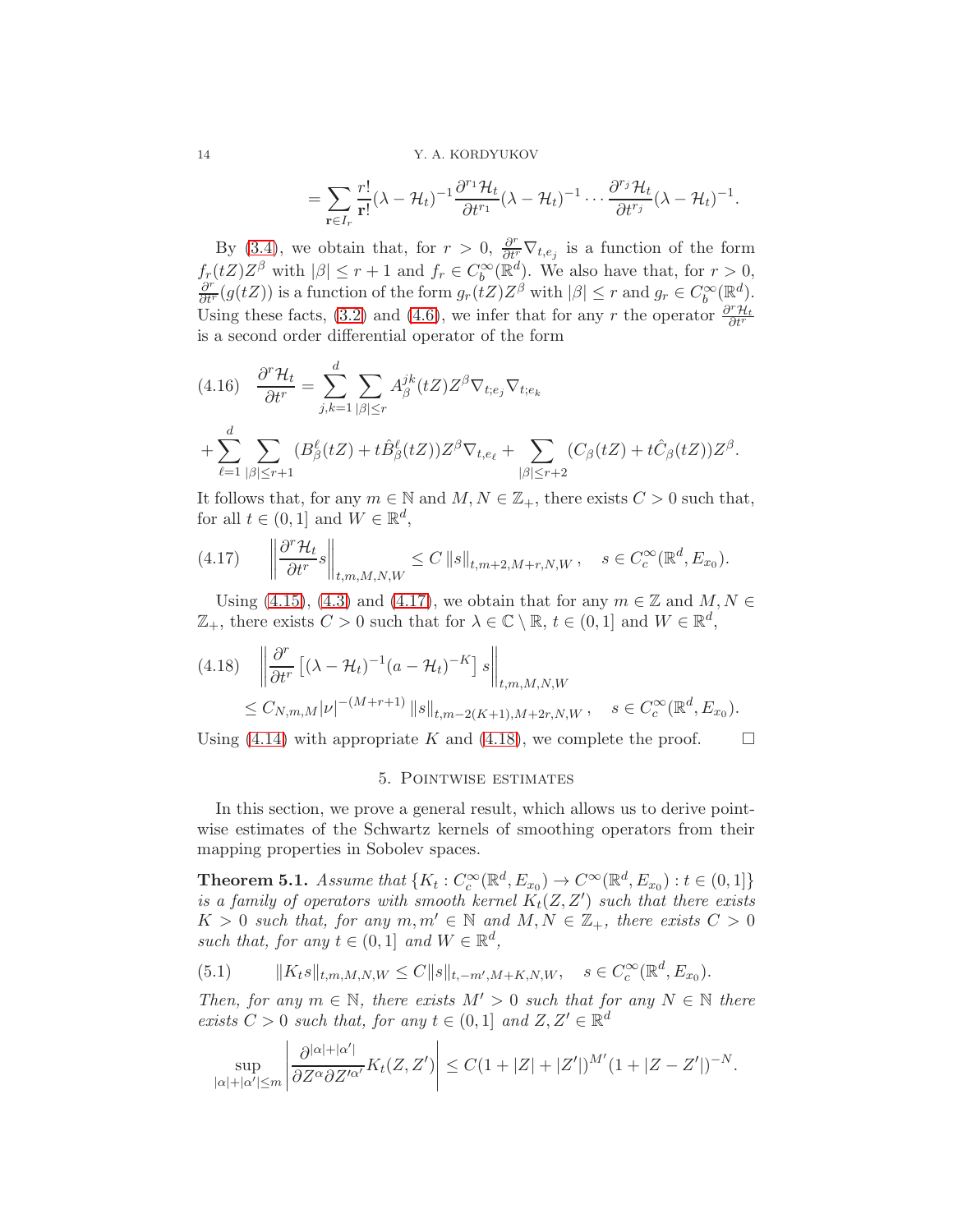Proof. The proof is based on the Sobolev embedding theorem. Denote by  $C_b^{\infty}(\mathbb{R}^d, E_{x_0})$  the space of smooth functions on  $\mathbb{R}^d$  with values in  $E_{x_0}$  whose derivatives of any order are uniformly bounded in  $\mathbb{R}^d$ . So  $a \in C_b^{\infty}(\mathbb{R}^d, E_{x_0})$ if, for any  $\alpha \in \mathbb{Z}_+^d$ , we have

$$
\sup_{Z \in \mathbb{R}^d} |\nabla_{e_1}^{\alpha_1} \dots \nabla_{e_d}^{\alpha_d} a(Z)| < \infty.
$$

The Sobolev embedding theorem states that, for any  $m \in \mathbb{Z}_+$ , we have a continuous embedding

(5.2) 
$$
H^{m+\lfloor d/2\rfloor+1}(\mathbb{R}^d, E_{x_0}) \hookrightarrow C_b^m(\mathbb{R}^d, E_{x_0}),
$$

where  $|x|$  denotes the largest integer less than or equal to x.

For any  $v \in E_{x_0}$ , consider the delta-function  $\delta_Z^v \in \mathcal{D}'(\mathbb{R}^d, E_{x_0})$  at  $Z \in \mathbb{R}^d$ defined by

<span id="page-14-0"></span>
$$
\langle \delta_Z^v, s \rangle = \langle v, s(Z) \rangle_{h^{E_{x_0}}}, \quad s \in C_c^{\infty}(\mathbb{R}^d, E_{x_0}).
$$

**Lemma 5.2.** For any  $Z \in \mathbb{R}^d$ ,  $v \in E_{x_0}$  and  $t \in (0,1]$ , the delta-function  $\delta_Z^v$ belongs to  $H_t^{-(d/2)+1}$ . Moreover, there exists  $C > 0$  such that

<span id="page-14-1"></span>
$$
(5.3) \quad \|\delta_Z^v\|_{t,-\left(\lfloor d/2\rfloor+1\right)} < C(1+|Z|)^{\lfloor d/2\rfloor+1}|v|, \quad Z \in \mathbb{R}^d, v \in E_{x_0}, t \in (0,1].
$$

*Proof.* Take any function  $\chi \in C_c^{\infty}(\mathbb{R}^d)$  supported in the unit ball  $B(0,1)$  such that  $\chi(0) = 1$ . For  $Z \in \mathbb{R}^d$ , define a function  $\chi_Z \in C_s^{\infty}(\mathbb{R}^d)$  by  $\chi_Z(W) =$  $\chi(W - Z)$  for  $W \in \mathbb{R}^d$ . By [\(5.2\)](#page-14-0) and [\(4.2\)](#page-10-3), for any  $s \in C_s^{\infty}(\mathbb{R}^d, E_{x_0})$ , we have

$$
|s(Z)| = |\chi_Z s(Z)| \le C \|\chi_Z s\|_{H^{\lfloor d/2 \rfloor + 1}(\mathbb{R}^d, E_{x_0})} \le C_1 \|\chi_Z s\|_{t, \lfloor d/2 \rfloor + 1, \lfloor d/2 \rfloor + 1}.
$$

Since  $\chi_Z$  is supported in  $B(0, 1 + |Z|)$  and the multiplication operator by  $\chi_Z$  defiines a bounded operator from  $H_t^{\lfloor d/2 \rfloor + 1}$  to  $H_t^{\lfloor d/2 \rfloor + 1}$  with the norm uniformly bounded on  $t \in (0,1]$  and  $Z \in \mathbb{R}^d$ , we proceed as follows:

$$
|s(Z)| \le C(1+|Z|)^{\lfloor d/2 \rfloor + 1} \|\chi_Z s\|_{t, \lfloor d/2 \rfloor + 1} \le C_1(1+|Z|)^{\lfloor d/2 \rfloor + 1} \|s\|_{t, \lfloor d/2 \rfloor + 1}
$$

with the constant  $C_1$ , independent of  $Z \in \mathbb{R}^d$  and  $t \in [0,1]$ . By definition of the dual norm, we have

$$
\|\delta_Z^v\|_{t,-(\lfloor d/2\rfloor+1)} = \sup_{s \in C^\infty_s(\mathbb{R}^d,E_{x_0})} \frac{|\langle \delta_Z^v,s \rangle|}{\|s\|_{t,\lfloor d/2\rfloor+1}},
$$

that immediately completes the proof.  $\Box$ 

Recall that, for any operator  $A: C_c^{\infty}(\mathbb{R}^d, E_{x_0}) \to C^{\infty}(\mathbb{R}^d, E_{x_0})$  with smooth kernel  $K_A \in C^{\infty}(\mathbb{R}^d \times \mathbb{R}^d, \text{End}(E_{x_0}))$  given, for  $u \in C_c^{\infty}(\mathbb{R}^d, E_{x_0}),$ by the formula

$$
Au(Z) = \int_{\mathbb{R}^d} K_A(Z, Z')u(Z')dZ', \quad Z \in \mathbb{R}^d,
$$

we have

$$
K_A(Z, Z')v = [A\delta_{Z'}^v](Z), \quad Z, Z' \in \mathbb{R}^d, \quad v \in E_{x_0}.
$$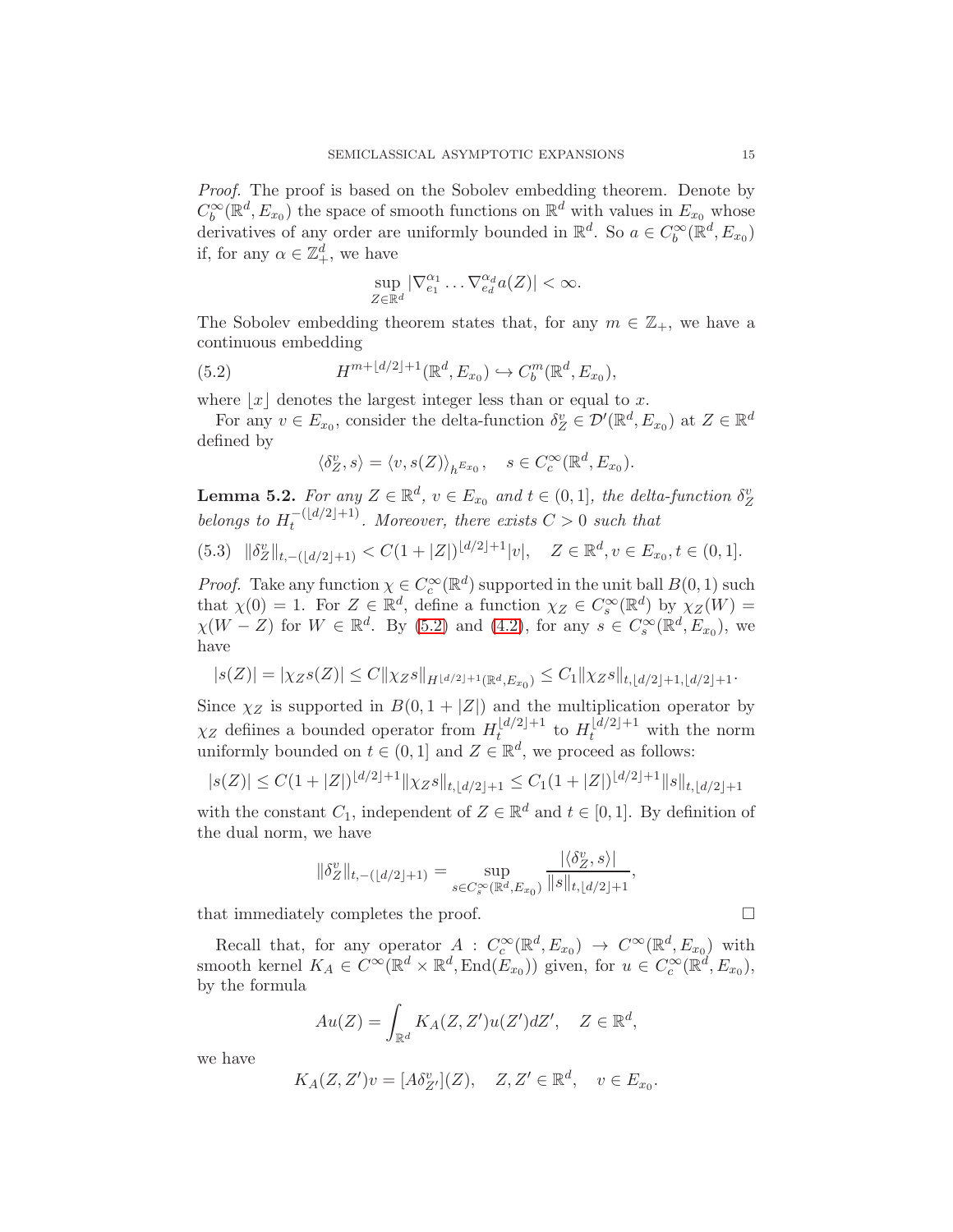Moreover, using integration by parts, one can easily see that, for any  $\alpha' \in$  $\mathbb{Z}^d_+$ , the function  $\frac{\partial^{|\alpha'|}}{\partial Z'^{\alpha'}} K_A(Z, Z')$  is the kernel of the operator  $AD'_{\alpha'}$ , where  $D'_{\alpha'} = (-1)^{|\alpha'|} \nabla_{e_1}^{\alpha'_1} \nabla_{e_2}^{\alpha'_2} \dots \nabla_{e_d}^{\alpha'_d}$ . By [\(4.1\)](#page-9-0), it follows that, for any  $m \in \mathbb{Z}$  and  $M, N \in \mathbb{Z}_+$ , there exists  $C > 0$  such that,  $t \in (0,1]$  and  $W \in \mathbb{R}^d$ ,

<span id="page-15-0"></span> $(5.4)$  $\int_{\alpha'} s \|_{t,m,M,N,W} \leq C \|s\|_{t,m+|\alpha'|,M+|\alpha'|,N,W}, \quad s \in C^{\infty}(\mathbb{R}^d, E_{x_0}).$ 

Using these facts and [\(5.2\)](#page-14-0), for any  $m \in \mathbb{Z}_+$ ,  $Z, Z' \in \mathbb{R}^d$  and  $v \in E_{x_0}$ , we proceed as follows:

$$
\sup_{|\alpha|+|\alpha'|\leq m} \left| (1+|Z-Z'|^2)^k \frac{\partial^{|\alpha|+|\alpha'|}}{\partial Z^{\alpha} \partial Z'^{\alpha'}} K_t(Z,Z')v \right|
$$
\n
$$
\leq C_1 \sup_{|\alpha'|\leq m} \left\| (1+|W-Z'|^2)^k \frac{\partial^{|\alpha'|}}{\partial Z'^{\alpha'}} K_t(W,Z')v \right\|_{C_b^m(\mathbb{R}_W^d,E_{x_0})}
$$
\n
$$
= C_1 \sup_{|\alpha'|\leq m} \left\| (1+|W-Z'|^2)^k K_t D'_{\alpha'} \delta_{Z'}^{v} \right\|_{C_b^m(\mathbb{R}_W^d,E_{x_0})}
$$
\n
$$
\leq C_2 \sup_{|\alpha'|\leq m} \left\| (1+|W-Z'|^2)^k K_t D'_{\alpha'} \delta_{Z'}^{v} \right\|_{H^{m+\lfloor d/2\rfloor+1}(\mathbb{R}_W^d,E_{x_0})}
$$

Using [\(5.1\)](#page-13-2), [\(4.2\)](#page-10-3), [\(5.3\)](#page-14-1) and [\(5.4\)](#page-15-0), we get for  $|\alpha'| \le m$ 

$$
\begin{split}\n\left\|(1+|W-Z'|^{2})^{k}K_{t}D'_{\alpha'}\delta_{Z'}^{v}\right\|_{H^{m+\lfloor d/2\rfloor+1}(\mathbb{R}_{W}^{d},E_{x_{0}})} \\
&\leq C_{1}\left\|(1+|W-Z'|^{2})^{k}K_{t}D'_{\alpha'}\delta_{Z'}^{v}\right\|_{t,m+\lfloor d/2\rfloor+1,m+\lfloor d/2\rfloor+1} \\
&\leq C_{1}\left\|K_{t}D'_{\alpha'}\delta_{Z'}^{v}\right\|_{t,m+\lfloor d/2\rfloor+1,m+\lfloor d/2\rfloor+1,2k,Z'} \\
&\leq C_{2}\|D'_{\alpha'}\delta_{Z'}^{v}\|_{t,-(m+\lfloor d/2\rfloor+1),m+\lfloor d/2\rfloor+K+1,2k,Z'} \\
&\leq C_{3}\|\delta_{Z'}^{v}\|_{t,-(\lfloor d/2\rfloor+1),2m+\lfloor d/2\rfloor+K+1,2k,Z'} \\
&\leq C_{4}(1+|Z'|)^{2m+\lfloor d/2\rfloor+K+1}\|\delta_{Z'}^{v}\|_{t,-(\lfloor d/2\rfloor+1)} \\
&\leq C_{5}(1+|Z'|)^{M'}|v|,\n\end{split}
$$

where  $M' = 2m + d + K + 2$  that completes the proof.

 $\overline{1}$ 

Let  $K_{\varphi(\mathcal{H}_t)}(Z,Z') = K_{\varphi(\mathcal{H}_{t,x_0})}(Z,Z')$  be the smooth Schwartz kernel of the operator  $\varphi(\mathcal{H}_t)$  with respect to dZ. As an immediate consequence of Theorems [4.3](#page-12-4) and [5.1,](#page-13-3) we get the following result.

<span id="page-15-1"></span>**Theorem 5.3.** For any  $r \geq 0$ ,  $m \in \mathbb{N}$  and  $N \in \mathbb{N}$ , there exist  $C > 0$  and  $M > 0$  such that for any  $t \in (0,1]$  and  $Z, Z' \in \mathbb{R}^d$ ,

$$
\sup_{|\alpha|+|\alpha'|\leq m} \left| \frac{\partial^{|\alpha|+|\alpha'|}}{\partial Z^{\alpha} \partial Z'^{\alpha'}} \frac{\partial^r}{\partial t^r} K_{\varphi(\mathcal{H}_t)}(Z,Z') \right| \leq C \left(1+|Z|+|Z'| \right)^M \left(1+|Z-Z'| \right)^{-N}.
$$

.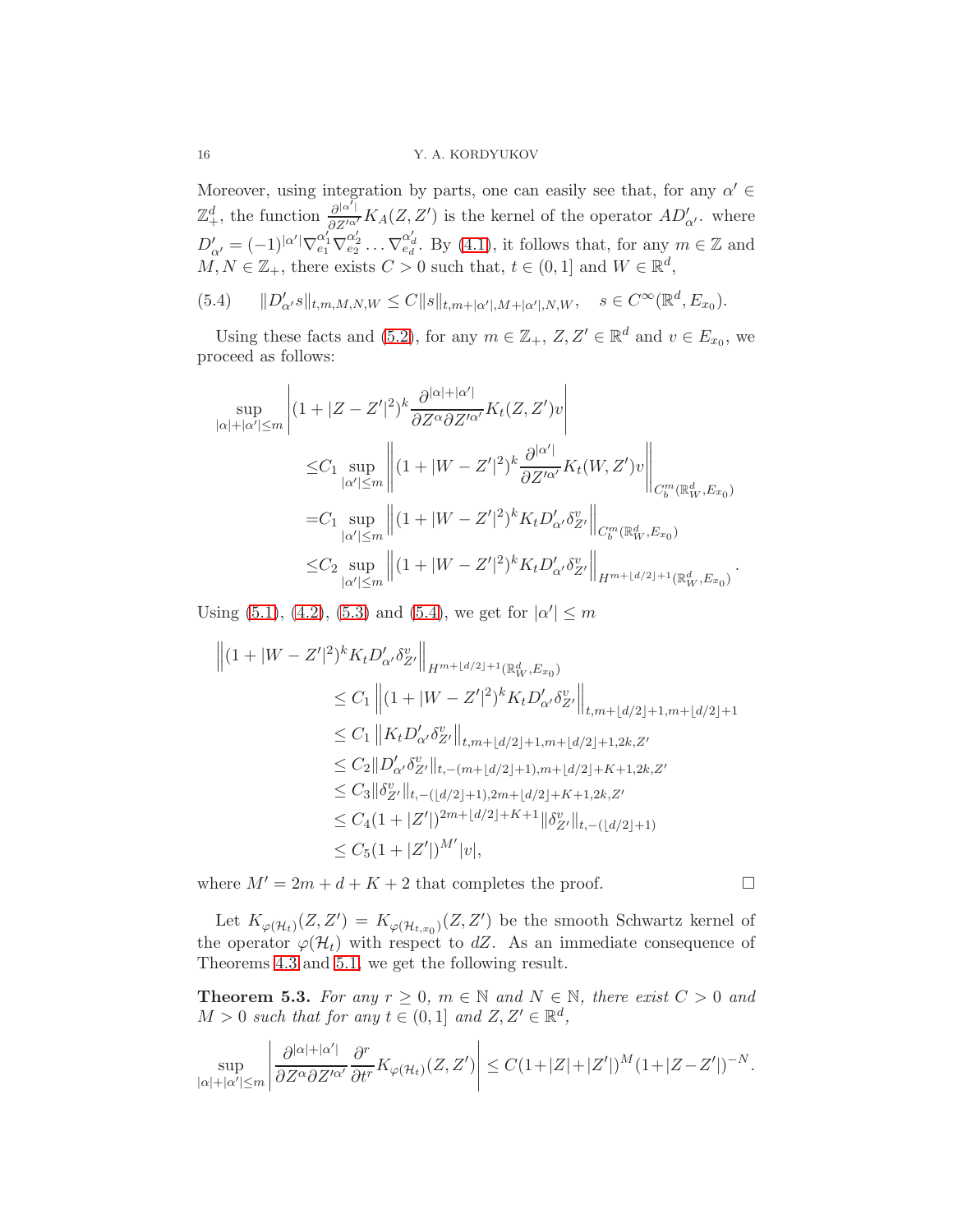## <span id="page-16-0"></span>6. The proof of asymptotic expansions

In this section, we prove asymptotic expansions of Theorem [1.1.](#page-2-2) We start with the following analog of [\[20,](#page-22-4) Theorem 1.11].

**Theorem 6.1.** For any  $Z, Z' \in \mathbb{R}^d$  and  $r \geq 0$ , there exists the limit

(6.1) 
$$
\lim_{t \to 0} \frac{\partial^r}{\partial t^r} K_{\varphi(\mathcal{H}_t)}(Z, Z') = F_r(Z, Z'),
$$

for some  $F_r = F_{r,x_0} \in C^{\infty}(\mathbb{R}^d \times \mathbb{R}^d, \text{End}(E_{x_0})).$ 

Proof. The theorem follows from Theorem [5.3](#page-15-1) and the following fact, which is an immediate consequence of the mean-value theorem: If  $f$  is a differentiiable function on the interval  $(0, 1)$  with values in a Banach space B such that  $\sup_{t\in(0,1)}||f'(t)||_B<\infty$ . then there exists  $\lim_{t\to 0}f(t)$ .

By Theorem [5.3,](#page-15-1) for any  $r \geq 0$  and  $m \in \mathbb{N}$  there exists  $M > 0$  such that for any  $N \in \mathbb{N}$ , there exists  $C > 0$  such that for any  $Z, Z' \in \mathbb{R}^d$ ,

$$
\sup_{|\alpha|+|\alpha'|\leq m} \left| \frac{\partial^{|\alpha|+|\alpha'|}}{\partial Z^{\alpha} \partial Z'^{\alpha'}} F_r(Z,Z') \right| \leq C(1+|Z|+|Z'|)^M (1+|Z-Z'|)^{-N}.
$$

Consider an operator  $F_r : C_c^{\infty}(\mathbb{R}^d, E_{x_0}) \to C^{\infty}(\mathbb{R}^d, E_{x_0})$  defined by the Schwartz kernel  $F_r(Z, Z')$ . By Theorem [4.3,](#page-12-4) for any  $r \geq 0$ ,  $m, m' \in \mathbb{Z}$ , and  $N \in \mathbb{Z}_+$ , there exists  $C > 0$  such that

$$
||F_r s||_{0,m,N} \leq C ||s||_{0,m',N+2r}, \quad s \in C_c^{\infty}(\mathbb{R}^d, E_{x_0}).
$$

**Theorem 6.2.** For any j, m,  $m' \in \mathbb{N}$ , there exists  $M > 0$  such that, for any  $N \in \mathbb{N}$ , there exists  $C > 0$  such that for any  $t \in (0,1]$  and  $Z, Z' \in \mathbb{R}^d$ ,

$$
\sup_{|\alpha|+|\alpha'| \le m} \left| \frac{\partial^{|\alpha|+|\alpha'|}}{\partial Z^{\alpha} \partial Z'^{\alpha'}} \left( K_{\varphi(\mathcal{H}_t)}(Z, Z') - \sum_{r=0}^j F_r(Z, Z') t^r \right) \right|_{\mathcal{C}_b^{m'}(X)} \le Ct^{j+1} (1+|Z|+|Z'|)^M (1+|Z-Z'|)^{-N}.
$$

*Proof.* In the case  $m' = 0$ , the statement follows immediately from the Taylor formula

$$
\varphi(\mathcal{H}_t) - \sum_{r=0}^j \frac{1}{r!} F_r t^r = \frac{1}{j!} \int_0^t (t-\tau)^j \frac{\partial^{j+1} \varphi(\mathcal{H}_t)}{\partial t^{j+1}}(\tau) d\tau, \quad t \in [0,1],
$$

and Theorem [5.3.](#page-15-1)

To treat the case  $m' \geq 1$ , we proceed as in the proof of [\[20,](#page-22-4) Theorem 1.10. Let us consider the operator  $\mathcal{H}_t$  as an operator in  $C^{\infty}(T_{x_0}X, E_{x_0})$ given by  $(3.1)$ . By differentiating the formula  $(4.12)$  with respect to  $x_0$ , for any  $U \in T_{x_0}X$ , we get

$$
\nabla_U \varphi(\mathcal{H}_t) = -\frac{1}{\pi} \int_{\mathbb{C}} \frac{\partial \tilde{\varphi}}{\partial \bar{\lambda}} (a - \lambda)^K \nabla_U [(\lambda - \mathcal{H}_t)^{-1} (a - \mathcal{H}_t)^{-K}] d\mu d\nu.
$$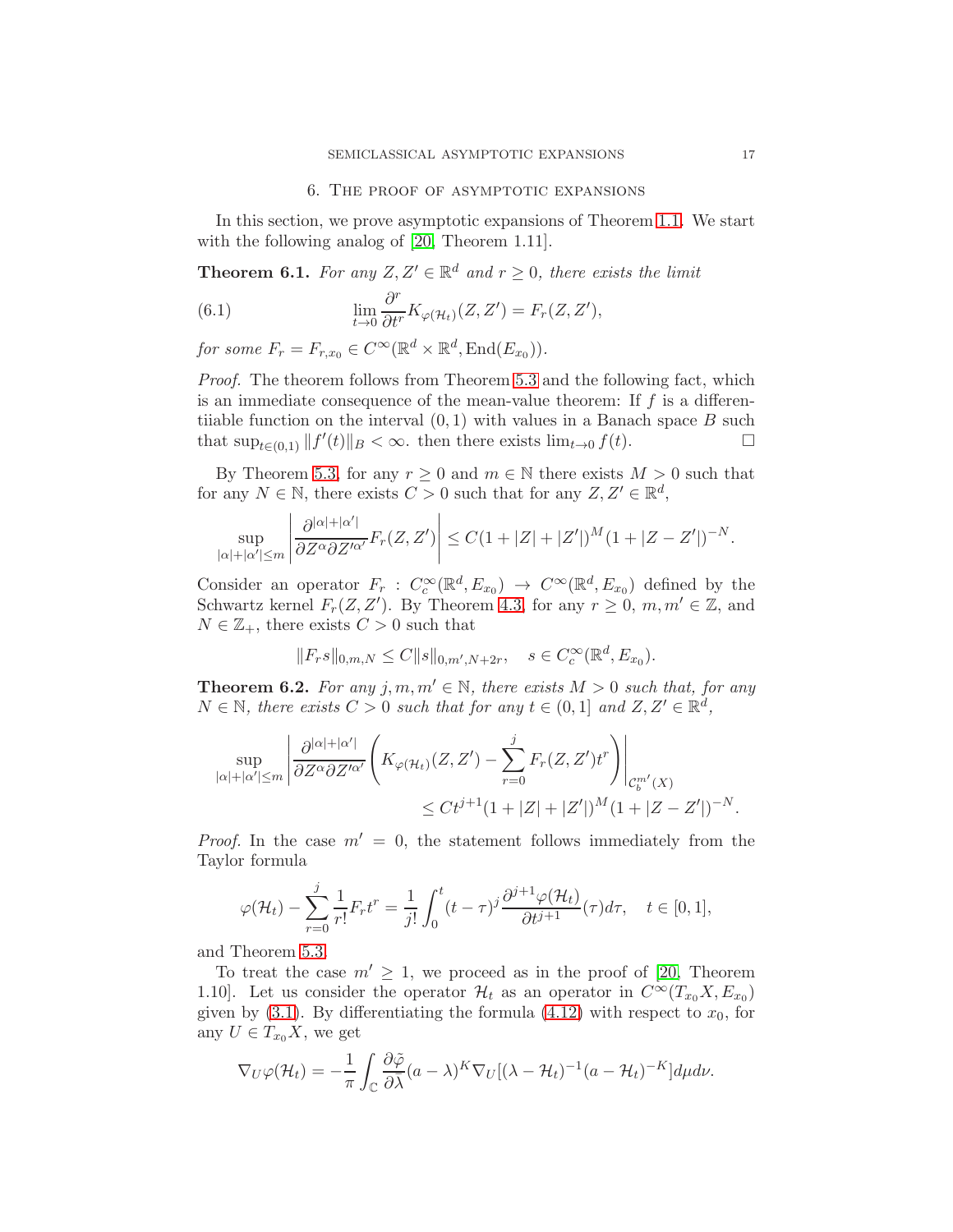The operator  $\nabla_U[(\lambda - \mathcal{H}_t)^{-1}(a - \mathcal{H}_t)^{-K}]$  is given by a formula similar to [\(4.15\)](#page-12-2). Finally, the operator  $\nabla_U \mathcal{H}_t$  is a differential operator on  $T_{x_0} X$  of the same structure as  $\mathcal{H}_t$  (cf. [\(4.16\)](#page-13-4)). This allows us to extend all our considerations to the case of an arbitrary  $m' > 1$ . considerations to the case of an arbitrary  $m' \geq 1$ .

By  $(3.1)$ , we have

$$
K_{\varphi(H_p^{(x_0)})}(Z,Z') = t^{-d}\kappa^{-\frac{1}{2}}(Z)K_{\varphi(\mathcal{H}_t)}(Z/t,Z'/t)\kappa^{-\frac{1}{2}}(Z'), \quad Z,Z' \in \mathbb{R}^d,
$$

<span id="page-17-0"></span>that completes the proof of the asymptotic expansion [\(1.3\)](#page-2-1) in Theorem [1.1.](#page-2-2)

# 7. Computation of the coefficients

In this section, we derive explicit formulas for the leading coefficients in asymptotic expansions of Theorem [1.1](#page-2-2) and Corollary [1.2,](#page-2-0) proving Theorem [1.4](#page-3-3) and the formulas [\(1.11\)](#page-4-0) and [\(1.12\)](#page-4-1), and describe the structure of the lower order coefficients.

Since  $\lim_{t\to 0} \frac{\partial^j \mathcal{H}_t}{\partial t^j} = j! \mathcal{H}^{(j)}$ , from [\(4.15\)](#page-12-2), we get

$$
(7.1) \quad \lim_{t \to 0} \frac{\partial^r}{\partial t^r} (\lambda - \mathcal{H}_t)^{-1}
$$
\n
$$
= \sum_{\mathbf{r} \in I_r} r! (\lambda - \mathcal{H}^{(0)})^{-1} \mathcal{H}^{(r_1)} (\lambda - \mathcal{H}^{(0)})^{-1} \cdots \mathcal{H}^{(r_j)} (\lambda - \mathcal{H}^{(0)})^{-1}.
$$

By [\(4.14\)](#page-12-3) with  $K = 0$  and [\(6.1\)](#page-16-0), we infer that

<span id="page-17-1"></span>
$$
(7.2) \quad F_r = -\frac{1}{\pi} \sum_{\mathbf{r} \in I_r} r! \int_{\mathbb{C}} \frac{\partial \tilde{\varphi}}{\partial \bar{\lambda}} (\lambda) (\lambda - \mathcal{H}^{(0)})^{-1} \times \mathcal{H}^{(r_1)}(\lambda - \mathcal{H}^{(0)})^{-1} \cdots \mathcal{H}^{(r_j)}(\lambda - \mathcal{H}^{(0)})^{-1} d\mu d\nu,
$$

where  $F_r$  denotes the operator in  $L^2(\mathbb{R}^d, E_{x_0})$  with Schwartz kernel  $F_r(Z, Z').$ For  $r = 0$ , we immediately get

$$
F_0 = -\frac{1}{\pi} \int_{\mathbb{C}} \frac{\partial \tilde{\varphi}}{\partial \bar{\lambda}}(\lambda) (\lambda - \mathcal{H}^{(0)})^{-1} d\mu d\nu = \varphi(\mathcal{H}^{(0)}),
$$

which proves Theorem [1.4.](#page-3-3)

To derive the formulas [\(1.11\)](#page-4-0) and [\(1.12\)](#page-4-1) and compute lower order coefficients, we will use the technique of creation and annihilation operators as in [\[20\]](#page-22-4). We choose an orthonormal base  $e_j$ ,  $j = 1, \ldots, d$ , in  $T_{x_0}X$  such that

$$
B_{x_0}e_{2j-1} = a_j e_{2j}, \quad B_{x_0}e_{2j} = -a_j e_{2j-1}, \quad j = 1, ..., n.
$$

$$
B_{x_0}e_{2n+m} = 0, \quad m = 1, ..., d-2n.
$$

It should be noted that, generally speaking, we can not choose the eigenvalues  $a_j$ 's and the orthonormal base  $e_j$ ,  $j = 1, \ldots, d$ , depending smoothly on  $x_0$ . As a result, the smooth dependence of the formulas, which we get, is not obvious.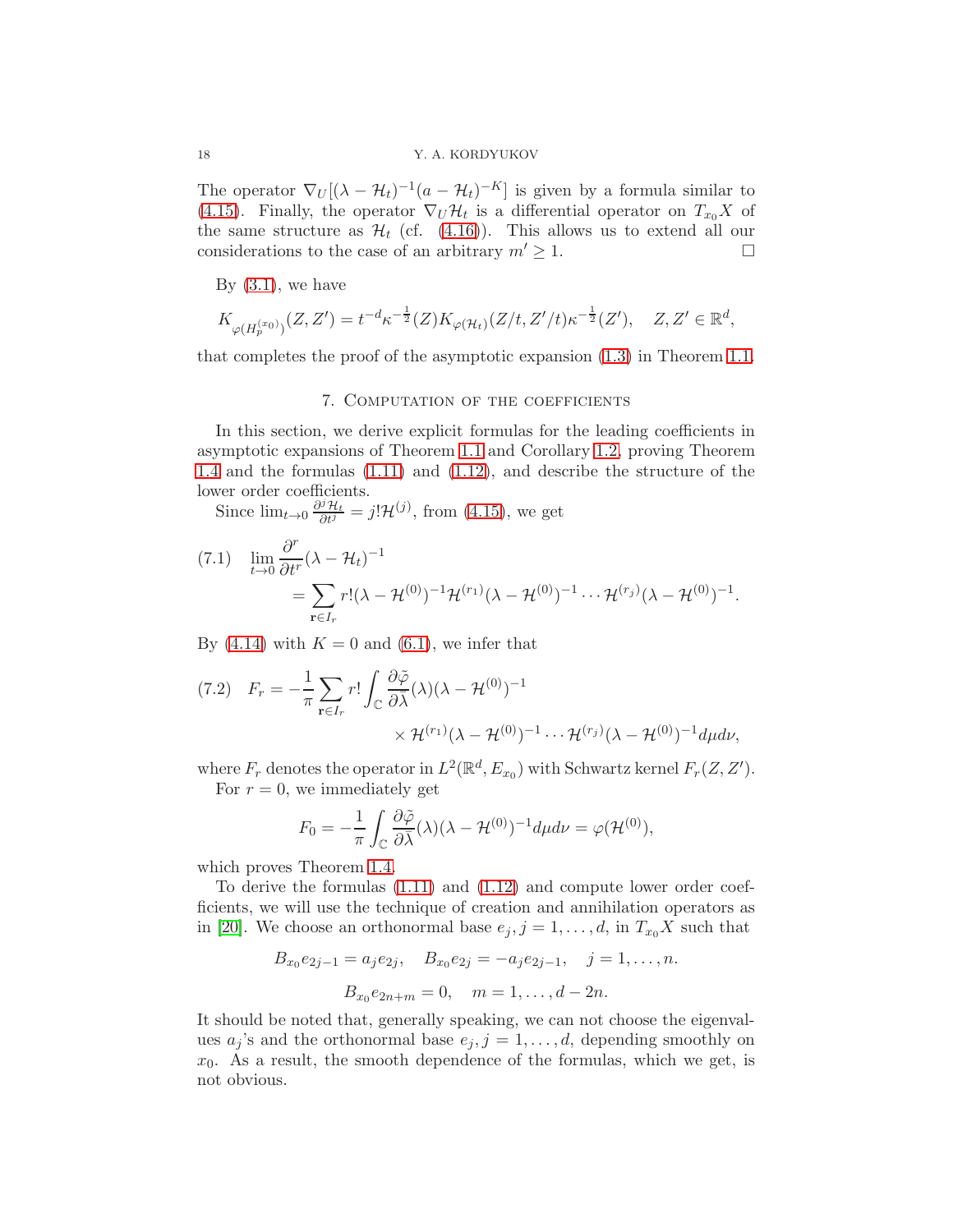We write  $T_{x_0}X \cong \mathbb{R}^{2n} \times \mathbb{R}^{d-2n}$  with coordinates  $(u, v)$  and introduce the complex coordinates  $z \in \mathbb{C}^n \cong \mathbb{R}^{2n}$ ,  $z_j = u_{2j-1} + i u_{2j}$ ,  $j = 1, ..., n$ . Put

$$
\frac{\partial}{\partial z_j} = \frac{1}{2} \left( \frac{\partial}{\partial u_{2j-1}} - i \frac{\partial}{\partial u_{2j}} \right), \quad \frac{\partial}{\partial \bar{z}_j} = \frac{1}{2} \left( \frac{\partial}{\partial u_{2j-1}} + i \frac{\partial}{\partial u_{2j}} \right)
$$

Define first order differential operators  $b_j, b_j^+, j = 1, \ldots, n$ , on  $C^{\infty}(\mathbb{R}^d, E_{x_0})$ by the formulas

<span id="page-18-0"></span>
$$
b_j = -2\frac{\partial}{\partial z_j} + \frac{1}{2}a_j\overline{z}_j
$$
,  $b_j^+ = 2\frac{\partial}{\partial \overline{z}_j} + \frac{1}{2}a_jz_j$ ,  $j = 1, ..., n$ .

Then  $b_j^+$  is the formal adjoint of  $b_j$  on  $L^2(\mathbb{R}^d, E_{x_0})$ , and

(7.3) 
$$
\mathcal{H}^{(0)} = \sum_{j=1}^{n} b_j b_j^+ - \sum_{m=1}^{d-2n} \frac{\partial^2}{\partial v_m^2} + \Lambda_0.
$$

We have the commutation relations

<span id="page-18-1"></span>(7.4) 
$$
[b_i, b_j^+] = b_i b_j^+ - b_j^+ b_i = -2a_i \delta_{ij}, \quad [b_i, b_j] = [b_i^+, b_j^+] = 0,
$$

and, for any polynomial  $g(z, \bar{z}, v)$  on  $z, \bar{z}$  and  $v$ ,

<span id="page-18-2"></span>(7.5) 
$$
[g, b_j] = 2 \frac{\partial g}{\partial z_j}, \quad [g, b_j^+] = -2 \frac{\partial g}{\partial \bar{z}_j}, \quad [g, \frac{\partial}{\partial v_m}] = -\frac{\partial g}{\partial v_m},
$$

By  $(7.3)$  and  $(7.4)$ . we have

$$
b_k^+ \mathcal{H}^{(0)} = (\mathcal{H}^{(0)} + 2a_k)b_k^+, \quad b_k \mathcal{H}^{(0)} = (\mathcal{H}^{(0)} - 2a_k)b_k, \quad \frac{\partial}{\partial v_m} \mathcal{H}^{(0)} = \mathcal{H}^{(0)} \frac{\partial}{\partial v_m},
$$

which implies that

<span id="page-18-4"></span>(7.6) 
$$
b_k^+(\lambda - \mathcal{H}^{(0)})^{-1} = (\lambda - 2a_k - \mathcal{H}^{(0)})^{-1}b_k^+,
$$

<span id="page-18-5"></span>(7.7) 
$$
b_k(\lambda - \mathcal{H}^{(0)})^{-1} = (\lambda + 2a_k - \mathcal{H}^{(0)})^{-1}b_k,
$$

<span id="page-18-6"></span>(7.8) 
$$
\frac{\partial}{\partial v_m} (\lambda - \mathcal{H}^{(0)})^{-1} = (\lambda - \mathcal{H}^{(0)})^{-1} \frac{\partial}{\partial v_m}.
$$

By [\(7.3\)](#page-18-0) and [\(7.5\)](#page-18-2), for any polynomial  $g(z, \bar{z}, v)$  on z,  $\bar{z}$  and v with values in  $\text{End}(E_{x_0})$ , we have

(7.9) 
$$
g\mathcal{H}^{(0)} = \mathcal{H}^{(0)}g + \sum_{j=1}^{n} \left(2b_j^+ \frac{\partial g}{\partial z_j} - 2b_j \frac{\partial g}{\partial \bar{z}_j} - 4 \frac{\partial^2 g}{\partial z_j \partial \bar{z}_j}\right) + \sum_{m=1}^{d-2n} \left(2 \frac{\partial}{\partial v_m} \frac{\partial g}{\partial v_m} - \frac{\partial^2 g}{\partial v_m^2}\right),
$$

which implies that

<span id="page-18-3"></span>
$$
(7.10) \quad (\lambda - \mathcal{H}^{(0)})^{-1}g = g(\lambda - \mathcal{H}^{(0)})^{-1}
$$

.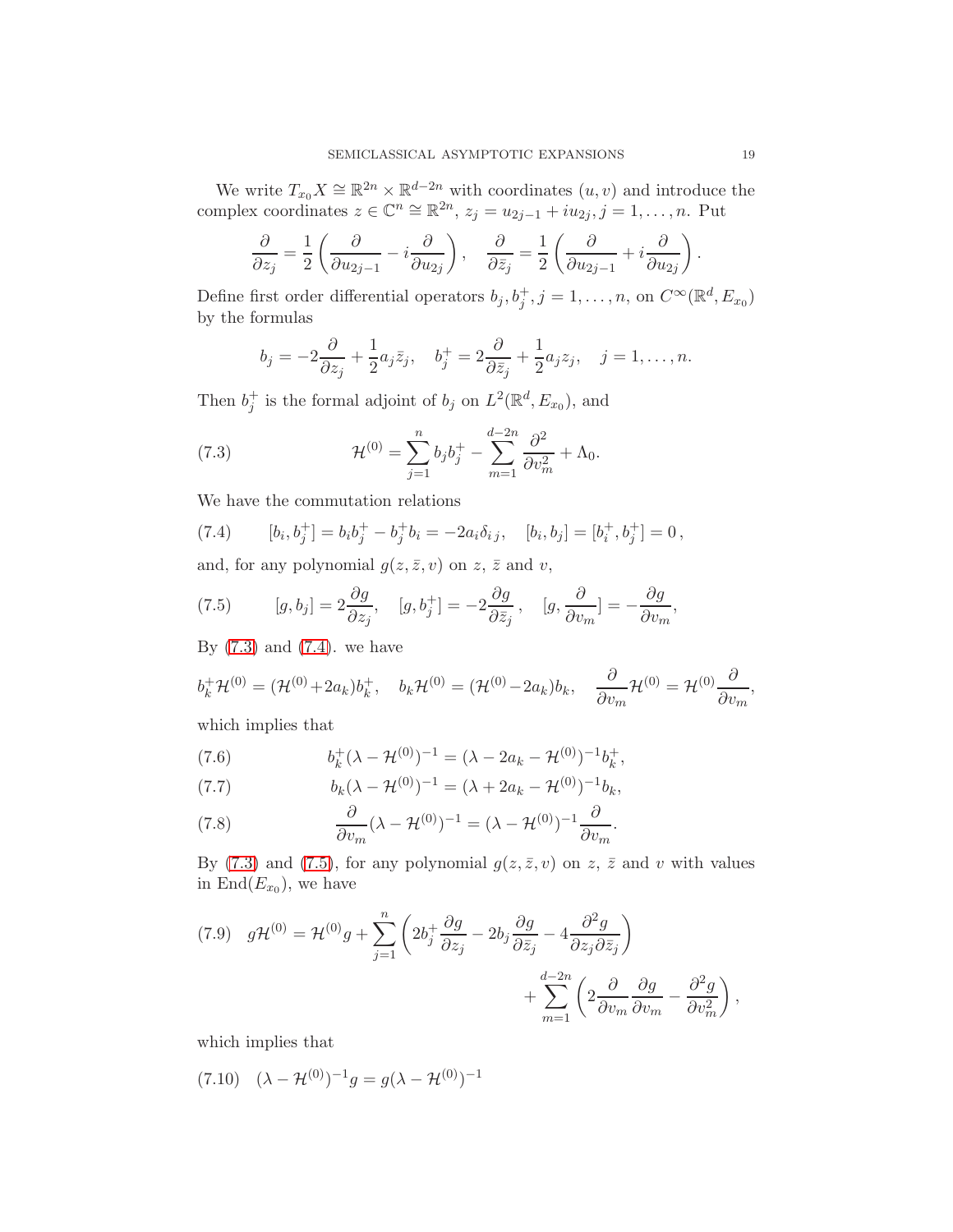+
$$
\sum_{j=1}^{n} \left( b_j^+(\lambda + 2a_j - \mathcal{H}^{(0)})^{-1} (-2\frac{\partial g}{\partial z_j})(\lambda - \mathcal{H}^{(0)})^{-1} \right. \\
\left. + b_j(\lambda - 2a_j - \mathcal{H}^{(0)})^{-1} 2\frac{\partial g}{\partial \bar{z}_j} (\lambda - \mathcal{H}^{(0)})^{-1} \right. \\
\left. - 4(\lambda - \mathcal{H}^{(0)})^{-1} \frac{\partial^2 g}{\partial z_j \partial \bar{z}_j} (\lambda - \mathcal{H}^{(0)})^{-1} \right) \\
\left. - \sum_{m=1}^{d-2n} \left( \frac{\partial}{\partial v_m} (\lambda - \mathcal{H}^{(0)})^{-1} 2\frac{\partial g}{\partial v_m} (\lambda - \mathcal{H}^{(0)})^{-1} \right. \\
\left. - (\lambda - \mathcal{H}^{(0)})^{-1} \frac{\partial^2 g}{\partial v_m^2} (\lambda - \mathcal{H}^{(0)})^{-1} \right).
$$

We will apply the formula [\(7.10\)](#page-18-3) to write the operator  $(\lambda - \mathcal{H}^{(0)})^{-1}g$  in the form  $D(\lambda - \mathcal{H}^{(0)})^{-1}$  with some differential operator D. We see that the first term in the right hand side of [\(7.10\)](#page-18-3) already has the desired form, the other terms don't, but the degrees of polynomials entering these terms decrease at least by one. Applying the formula [\(7.10\)](#page-18-3) to each of these terms, we decrease the degree of polynomials more. We can proceed further, and, after finitely many steps, we eliminate these bad terms, arriving at an expression of the form

$$
(\lambda - \mathcal{H}^{(0)})^{-1} g = \sum_{j \in J_r} D_{j,g} \prod_{|\mathbf{k}| \leq r} (\lambda + 2\mathbf{k} \cdot a - \mathcal{H}^{(0)})^{-j_{\mathbf{k}}},
$$

where r is the degree of g and the sum is taken over the set  $J_r$  of all collections  $j = \{j_k \in \mathbb{Z}_+ : k \in \mathbb{Z}^n\}$  such that  $|k| \leq r$  and  $\sum j_k \leq r + 1$  and  $D_{j,g}$  is a differential operator of weight  $r$ . Here we introduce a grading on the algebra of differential operators on  $C^{\infty}(\mathbb{R}^d, E_{x_0})$  with polynomial coefficients, setting the weight of each  $z_j$ ,  $\bar{z}_k$  and  $v_m$  to be equal to 1 and the weight of each of operators  $b_j, b_k^+$  $\frac{1}{k}$  and  $\frac{\partial}{\partial v_m}$  to be equal to 1.

As a consequence, using [\(7.6\)](#page-18-4), [\(7.7\)](#page-18-5) and [\(7.8\)](#page-18-6), for any differential operator A of weight p, we get

$$
(\lambda - \mathcal{H}^{(0)})^{-1}A = \sum_{j \in J_p} D_{j,A} \prod_{|\mathbf{k}| \le p} (\lambda + 2\mathbf{k} \cdot a - \mathcal{H}^{(0)})^{-j_{\mathbf{k}}},
$$

where  $D_{j,A}$  is a differential operator of weight p.

By [\(3.7\)](#page-8-1), each  $\mathcal{H}^{(r)}$  has weight  $r + 2$ . It follows that

$$
(\lambda - \mathcal{H}^{(0)})^{-1} \mathcal{H}^{(r_1)}(\lambda - \mathcal{H}^{(0)})^{-1} \cdots \mathcal{H}^{(r_j)}(\lambda - \mathcal{H}^{(0)})^{-1}
$$
  
= 
$$
\sum_{j} D_j \prod_{|\mathbf{k}| \leq r+2j} (\lambda + 2\mathbf{k} \cdot a - \mathcal{H}^{(0)})^{-j_{\mathbf{k}}},
$$

where the sum is taken over the set of all collections  $j = \{j_k : k \in \mathbb{Z}^n, |k| \leq \}$ p} such that  $\sum j_{\mathbf{k}} \leq N(\mathbf{r})$  with some  $N(\mathbf{r}) \in \mathbb{N}$  and  $D_j$  is a differential operator of weight  $r + 2i$ .

Now applying the partial fraction decomposition to each product of resolvents, we can rewrite the above formula as follows: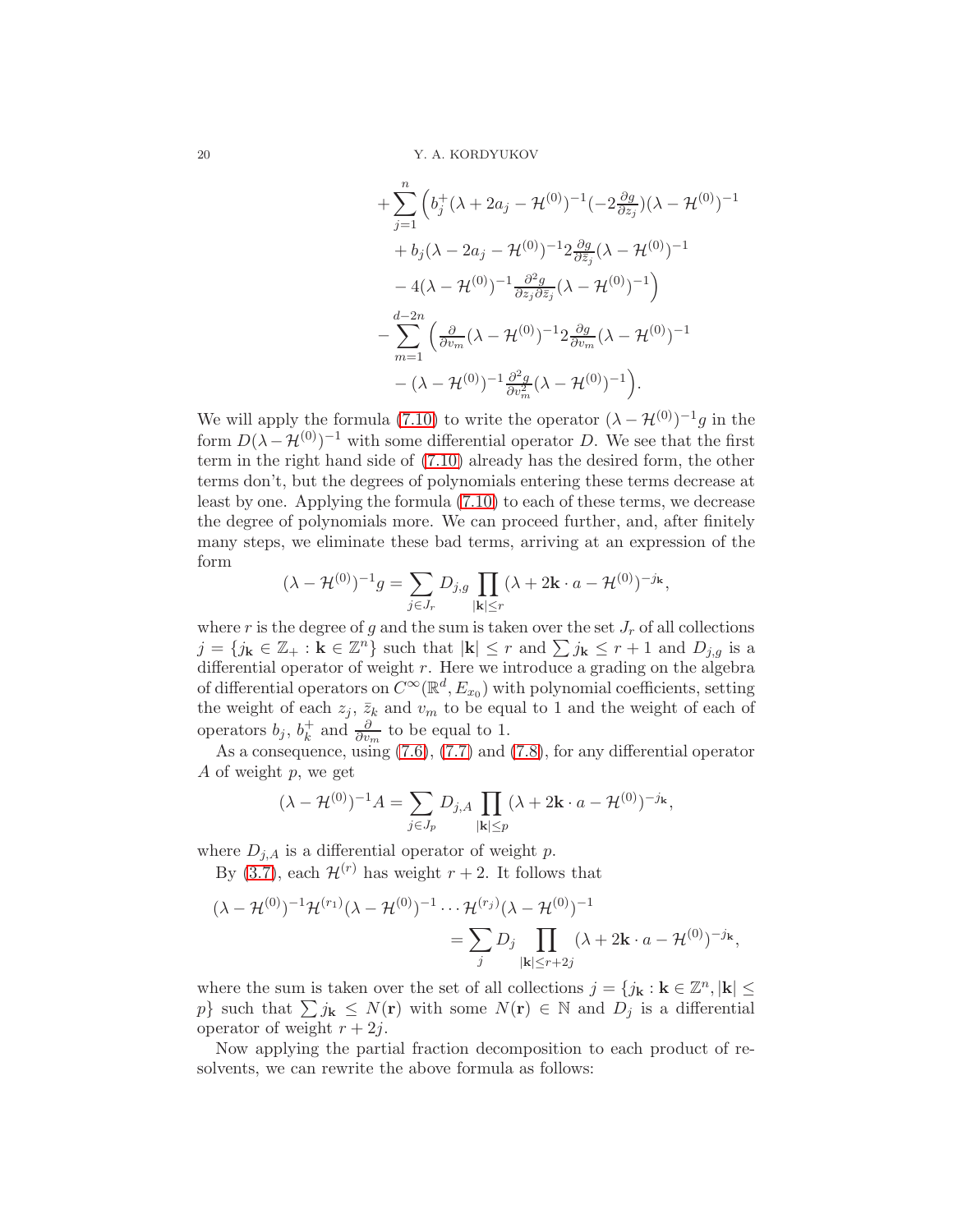$$
(\lambda - \mathcal{H}^{(0)})^{-1} \mathcal{H}^{(r_1)}(\lambda - \mathcal{H}^{(0)})^{-1} \cdots \mathcal{H}^{(r_j)}(\lambda - \mathcal{H}^{(0)})^{-1}
$$
  
= 
$$
\sum_{|\mathbf{k}| \leq r+2j} \sum_{\ell=1}^{N(\mathbf{r})} D_{\mathbf{k},\ell,\mathbf{r}}(\lambda + 2\mathbf{k} \cdot a - \mathcal{H}^{(0)})^{-\ell},
$$

where  $D_{\mathbf{k},\ell,\mathbf{r}}$  is a differential operator of weight  $r + 2j \leq 3r$ .

By [\(7.2\)](#page-17-1), we conclude that

$$
F_r=-\frac{1}{\pi}\sum_{\mathbf{r}\in I_r}\sum_{|\mathbf{k}|\leq 3r}\sum_{\ell=1}^{N(\mathbf{r})}D_{\mathbf{k},\ell,\mathbf{r}}r!\int_{\mathbb{C}}\frac{\partial\tilde{\varphi}}{\partial\bar{\lambda}}(\lambda)(\lambda+2\mathbf{k}\cdot a-\mathcal{H}^{(0)})^{-\ell}d\mu d\nu.
$$

By differentiating the Helffer-Sjostrand formula [\(4.11\)](#page-12-0), we get

$$
\varphi^{(k)}(\mathcal{H}^{(0)}) = -\frac{k!}{\pi} \int_{\mathbb{C}} \frac{\partial \tilde{\varphi}}{\partial \overline{\lambda}}(\lambda) (\lambda - \mathcal{H}^{(0)})^{-k-1} d\mu d\nu.
$$

It follows that

$$
F_r = \sum_{|\mathbf{k}| \leq 3r} \sum_{\ell=1}^{N_r} D_{\mathbf{k},\ell} \varphi^{(\ell-1)}(\mathcal{H}^{(0)} - 2\mathbf{k} \cdot a),
$$

where  $D_{\mathbf{k},\ell}$  is a differential operator of weight 3r and  $N_r = \max_{\mathbf{r} \in I_r} N(\mathbf{r}).$ In particular, we have

<span id="page-20-1"></span>(7.11) 
$$
f_r(x_0) = \text{tr } F_r(0,0)
$$

$$
= \sum_{|\mathbf{k}| \le r} \sum_{\ell=1}^{N_r} \sum_{|\alpha| \le 3r} \text{tr } c_{\mathbf{k},\ell,\alpha}(x_0) \nabla_Z^{\alpha} K_{\varphi(\ell-1)}(\mathcal{H}^{(0)} - 2\mathbf{k} \cdot a)}(0,0),
$$

where  $c_{\mathbf{k},\ell,\alpha}(x_0) \in \text{End}(E_{x_0})$  and  $K_{\varphi(\mathcal{H}^{(0)})}(Z,Z')$  denotes the smooth kernel of the operator  $\varphi(\mathcal{H}^{(0)})$ .

Denote by  $\pi_{\mu,x_0} \in \text{End}(E_{x_0})$  the spectral projection of the self-adjoint operator  $V(x_0)$ , corresponding to the eigenvalue  $V_\mu(x_0), \mu = 1, \ldots, \text{rank}(E)$ . Using separation of variables and the Fourier transform, we infer that

<span id="page-20-0"></span>
$$
(7.12) \quad K_{\varphi(\mathcal{H}^{(0)})}(Z, Z')
$$
  
= 
$$
\frac{1}{(2\pi)^{d-2n}} \sum_{\mathbf{k} \in \mathbb{Z}_{+}^{n}} \sum_{\mu=1}^{\text{rank}(E)} \mathcal{P}_{\Lambda_{\mathbf{k}}}(u, u') \pi_{\mu, x_{0}} \int_{\mathbb{R}^{d-2n}} e^{i(v-v')\xi} \varphi(\Lambda_{\mathbf{k}, \mu} + |\xi|^{2}) d\xi,
$$

where  $\mathcal{P}_{\Lambda_{\mathbf{k}}}(u, u')$  is the Schwartz kernel of the spectral projection of the operator  $\mathcal{L}_0 = \sum_{j=1}^n b_j b_j^+$  in  $L^2(\mathbb{R}^{2n})$  corresponding to the eigenvalue  $\Lambda_{\mathbf{k}} =$  $\sum_{j=1}^{n} (2k_j + 1)a_j$ .

By [\(7.12\)](#page-20-0), taking into account that  $\mathcal{P}_{\Lambda_{\mathbf{k}}}(0,0) = \frac{1}{(2\pi)^n} \prod_{j=1}^n a_j$ , for  $d=2n$ , we get

$$
K_{\varphi(\mathcal{H}^{(0)})}(Z,Z) = \frac{1}{(2\pi)^n} \prod_{j=1}^n a_j(x_0) \sum_{\mathbf{k} \in \mathbb{Z}_+^n} \sum_{\mu=1}^{\text{rank}(E)} \varphi(\Lambda_{\mathbf{k},\mu}(x_0)) \pi_{\mu,x_0},
$$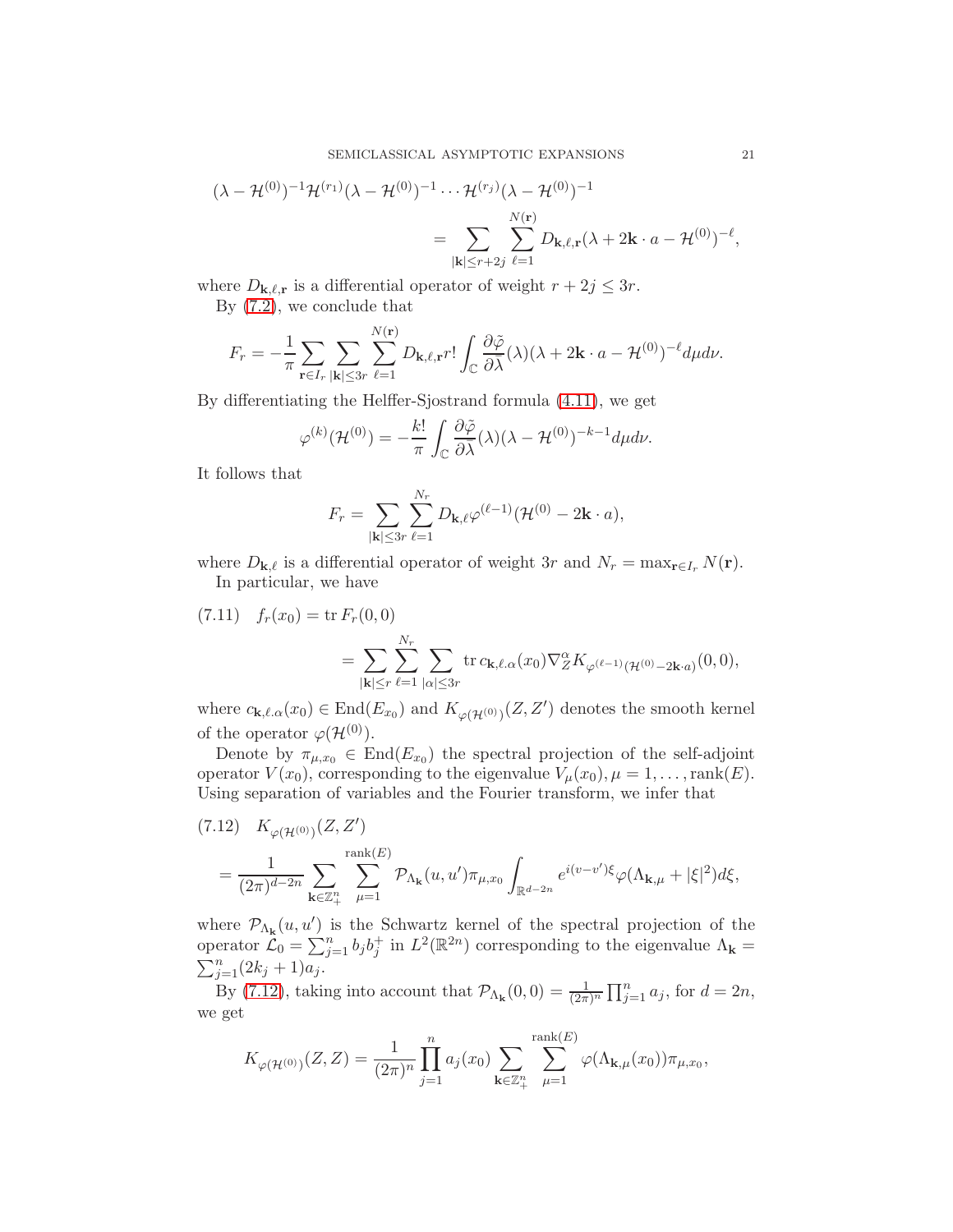which gives [\(1.11\)](#page-4-0) by [\(1.8\)](#page-3-4), and, for  $d > 2n$ ,

$$
K_{\varphi(\mathcal{H}^{(0)})}(Z, Z)
$$
  
=  $\frac{1}{(2\pi)^{d-n}} \prod_{j=1}^{n} a_j(x_0) \sum_{\mathbf{k} \in \mathbb{Z}_+^n} \sum_{\mu=1}^{\text{rank}(E)} \int_{\mathbb{R}^{d-2n}} \varphi(\Lambda_{\mathbf{k},\mu}(x_0) + |\xi|^2) d\xi \pi_{\mu,x_0},$ 

which gives  $(1.12)$  by  $(1.8)$ .

<span id="page-21-5"></span>For an arbitrary r, by  $(7.12)$  and  $(7.11)$ , for  $d = 2n$ , we get

(7.13) 
$$
f_r(x_0) = \sum_{\mathbf{k} \in \mathbb{Z}_+^n} \sum_{\mu=1}^{\text{rank}(E)} \sum_{\ell=1}^N P_{\mathbf{k},\mu,\ell}(x_0) \varphi^{(\ell-1)}(\Lambda_{\mathbf{k},\mu}(x_0)),
$$

where  $P_{\mathbf{k},\mu,\ell}$  has power growth in **k**, and, for  $d > 2n$ , we get

<span id="page-21-6"></span>
$$
(7.14) \ \ f_r(x_0) = \sum_{\mathbf{k}\in\mathbb{Z}_+^n} \sum_{\mu=1}^{\text{rank}(E)} \sum_{\ell=1}^N \int_{\mathbb{R}^{d-2n}} P_{\mathbf{k},\mu,\ell,x_0}(\xi) \varphi^{(\ell-1)}(\Lambda_{\mathbf{k},\mu}(x_0) + |\xi|^2) d\xi,
$$

where  $P_{\mathbf{k},\mu,\ell,x_0}(\xi)$  is a polynomial of degree 3r.

## **REFERENCES**

- <span id="page-21-1"></span>[1] J.-M. Bismut, Demailly's asymptotic Morse inequalities: a heat equation proof. J. Funct. Anal. 72 (1987), 263–278.
- <span id="page-21-8"></span>[2] J.-M. Bismut, G. Lebeau, Complex immersions and Quillen metrics. Inst. Hautes Études Sci. Publ. Math.  $74$  (1991).
- <span id="page-21-13"></span>[3] D. Borthwick, A. Uribe, The semiclassical structure of low-energy states in the presence of a magnetic field. Trans. Amer. Math. Soc. 359 (2007), 1875–1888.
- <span id="page-21-10"></span>[4] Th. Bouche, Convergence de la métrique de Fubini-Study d'un fibré linéaire positif. Ann. Inst. Fourier 49 (1990), 117–130.
- <span id="page-21-11"></span>[5] R. Brummelhuis, T. Paul, A. Uribe, Spectral estimate near a critical level. Duke Math. J. 78 (1995) 477–530.
- <span id="page-21-12"></span>[6] B. Camus, A semi-classical trace formula at a non-degenerate critical level, J. Funct. Anal. 208 (2004), 446–481.
- <span id="page-21-3"></span>[7] L. Charles, On the spectrum of non degenerate magnetic Laplacian. Preprint arXiv:2109.05508, 2021.
- <span id="page-21-7"></span>[8] X. Dai, K. Liu, X. Ma, On the asymptotic expansion of Bergman kernel, J. Differential Geom. 72 (2006), 1–41.
- <span id="page-21-0"></span>[9] J.-P. Demailly, Champs magnétiques et inégalités de Morse pour la  $d''$ -cohomologie. Ann. Inst. Fourier (Grenoble) 35 (1985), no. 4, 189–229.
- <span id="page-21-2"></span>[10] J.-P. Demailly, Holomorphic Morse inequalities. In Several complex variables and complex geometry, Part 2 (Santa Cruz, CA, 1989), 93–114, Proc. Sympos. Pure Math., 52, Part 2, Amer. Math. Soc., Providence, RI, 1991.
- <span id="page-21-4"></span>[11] F. Faure, M. Tsujii, Prequantum transfer operator for symplectic Anosov diffeomorphism. Astérisque No. 375 (2015)
- [12] V. Guillemin, A. Uribe, The Laplace operator on the nth tensor power of a line bundle: eigenvalues which are uniformly bounded in n. Asymptotic Anal. 1 (1988), 105–113.
- <span id="page-21-9"></span>[13] B. Helffer, J. Sjöstrand, Equation de Schrödinger avec champ magnétique et équation de Harper. Schrödinger operators (Sønderborg, 1988), 118–197, Lecture Notes in Phys., 345, Springer, Berlin, 1989